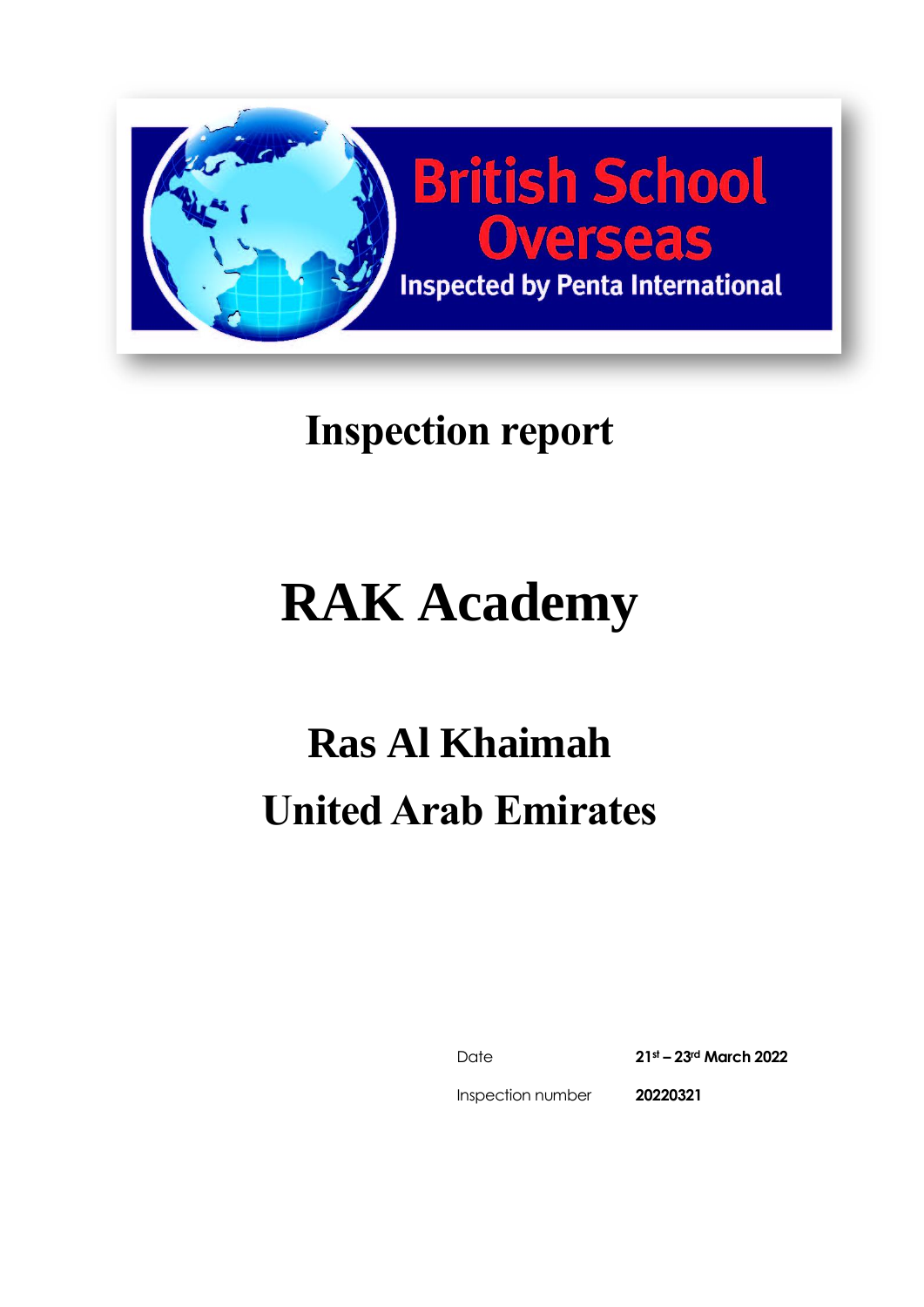

**21 st – 23 rdMarch 2022**

| Contents       |                                                                                        | page           |
|----------------|----------------------------------------------------------------------------------------|----------------|
| 1              | Purpose and scope on the inspection                                                    | $\overline{2}$ |
| $\overline{2}$ | Compliance with regulatory requirements                                                | $\overline{2}$ |
| 3              | Overall effectiveness of the school                                                    | 3              |
|                | 3.1<br>What the school does well                                                       | 3              |
|                | 3.2<br>Points for improvement                                                          | 4              |
| 4              | The context of the school                                                              | 5              |
|                | The British nature of the school<br>4.1                                                | 12             |
| 5              | <b>Standard 1</b><br>The quality of education provided by the school                   | 12             |
|                | 5.1 Curriculum                                                                         | 12             |
|                | 5.2 Teaching and assessment                                                            | 15             |
|                | 5.3 Standards achieved by students                                                     | 19             |
| 6              | <b>Standard 2</b><br>The spiritual, moral, social and cultural development of students | 21             |
| $\overline{7}$ | <b>Standard 3</b><br>The welfare, health and safety of students                        | 24             |
| 8              | <b>Standard 4</b><br>The suitability of the proprietor and staff                       | 27             |
| 9              | <b>Standard 5</b><br>The premises and accommodation                                    | 29             |
| 10             | <b>Standard 6</b><br>The provision of information for parents, carers and others       | 32             |
| 11             | <b>Standard 7</b><br>The school's procedures for handling complaints                   | 35             |
| 12             | <b>Standard 8</b><br>Leadership and management of the school                           | 36             |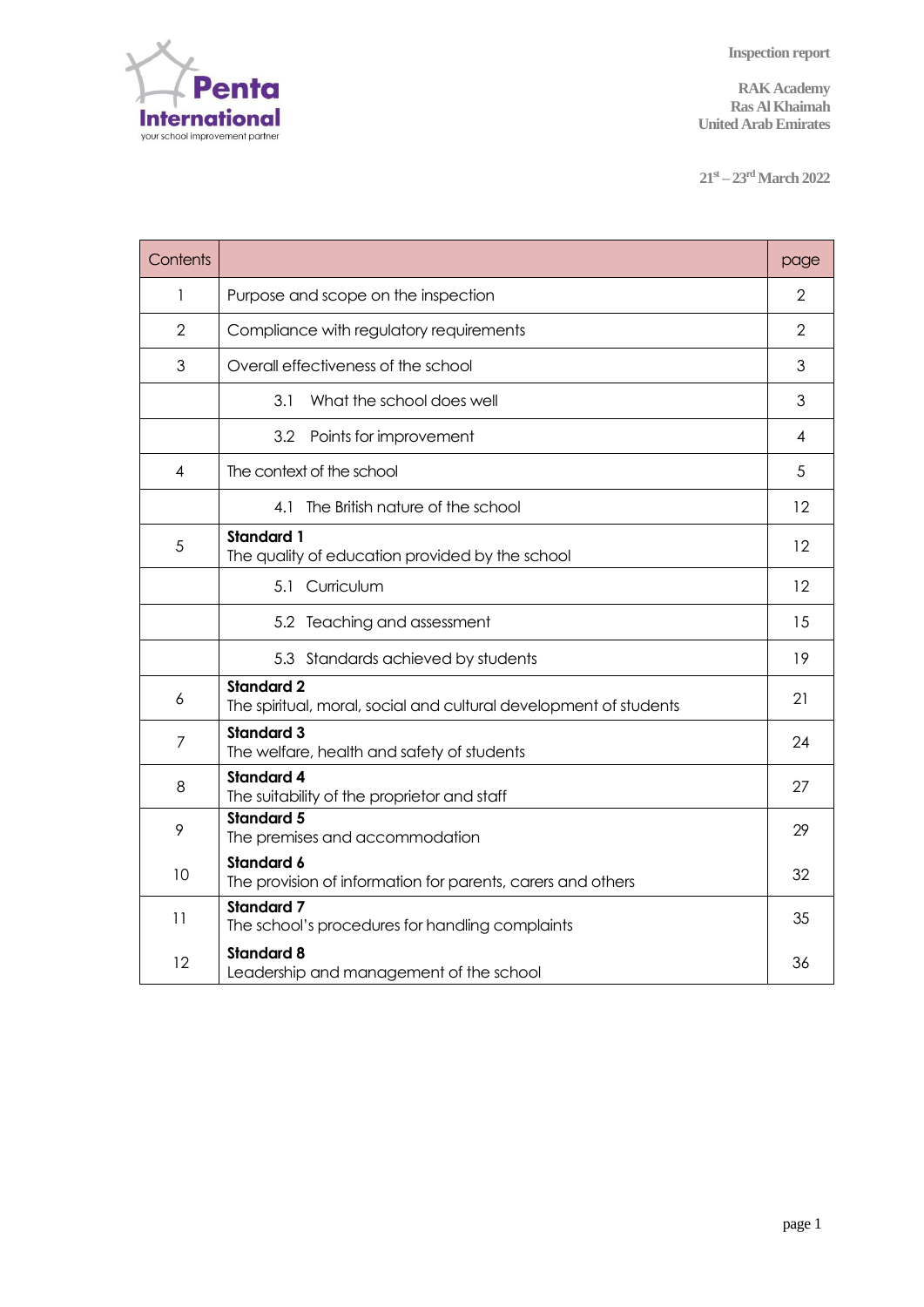**RAKAcademy Ras Al Khaimah United Arab Emirates**

**21 st – 23 rdMarch 2022**



## 1. Purpose and scope of the inspection

The Department for Education has put in place a voluntary scheme for the inspection of British schools overseas, whereby schools are inspected against a common set of standards that British schools overseas can choose to adopt.

The inspection and this report follow the Department for Education (DFE) schedule for the inspection of British Schools overseas.

The purpose of the inspection is to provide information to parents, teachers, senior managers and the school's management on the overall effectiveness of the school, the standard of education it provides and its compatibility with independent schools in the United Kingdom.

The inspection and the report cover the key areas of quality of the curriculum; quality of teaching and learning; the spiritual, moral, social and cultural development of students; their welfare, health and safety; the suitability of the proprietor and staff; the school's premises and accommodation (including boarding, where applicable); and the school's complaints procedures. An essential part of the inspection is considering the extent to which the British character of the school is evident in its ethos, curriculum, teaching, care for students and students' achievements.

This inspection was completed by Penta International. Penta International is approved by the British Government for the purpose of inspecting schools overseas. As one of the leading inspection providers, Penta International reports to the English Department for Education (DFE) on the extent to which schools meet the standards for British Schools Overseas.

During the inspection visit, the whole of the first day and much of the second day were spent in classrooms with the students and teachers. Nearly all teachers were observed and many learning walks took place during the visit. Over 200 lessons or parts of lessons were seen. School documentation and policies were analysed and academic data reviewed. Students' workbooks were scrutinised, and discussions were held with the executive principal, the senior staff, teachers, other school staff, representatives of the school council, parents and groups of students.

The lead inspector was Dr Mark Evans. The team members were Akin Alufa, Elizabeth Clancy, Andrea Coyle, Barbara Heaton, Dalia Kamal, Edward Pearce, Kirsty Sharpe, Simon Sharron and James McDonald; Adam Hassoun joined the team for one day.

The school is split over five separate sites, four of which use a British curriculum and were included in this inspection. All four were visited and some inspectors visited all or a selection of the different locations.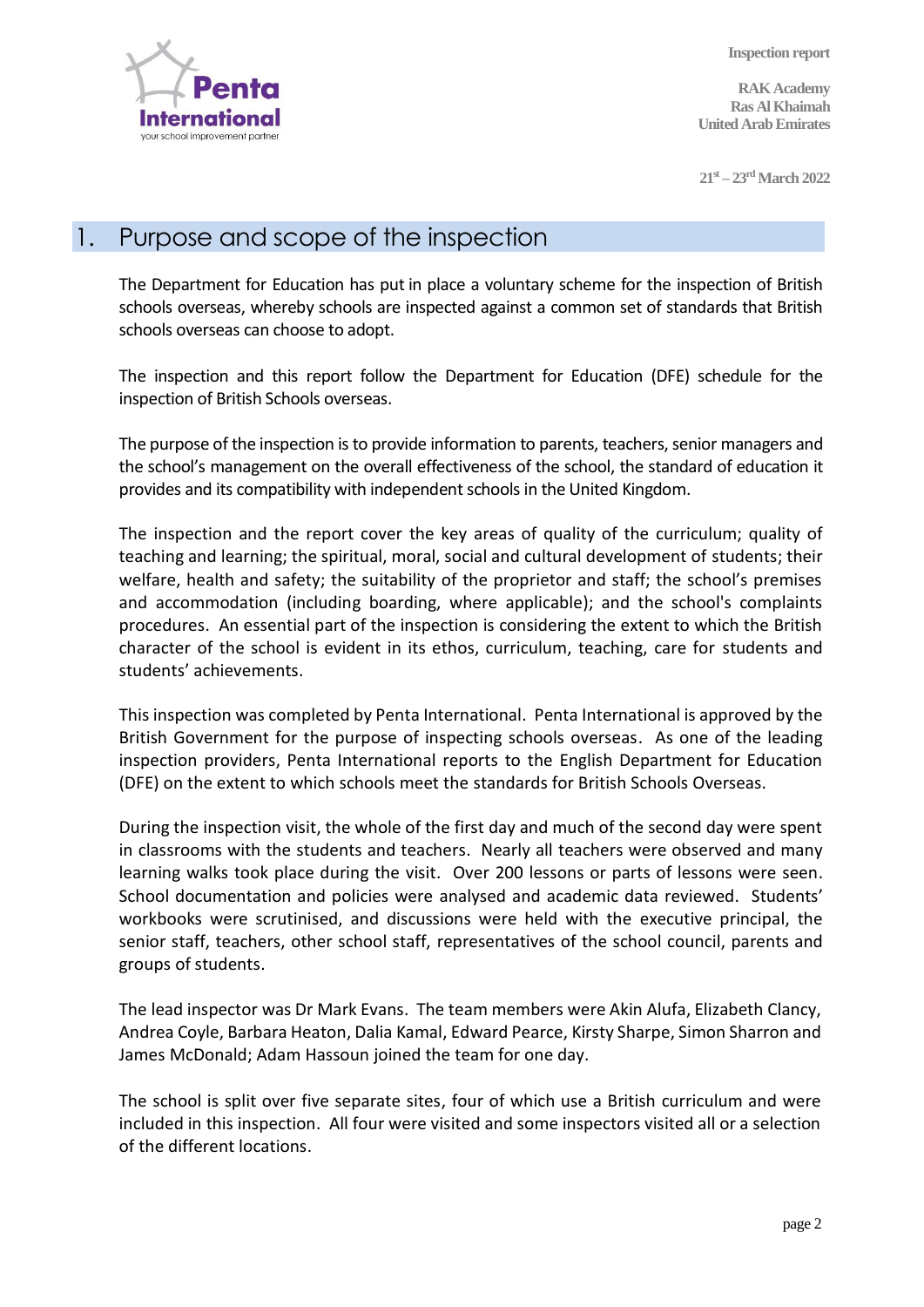

**RAKAcademy Ras Al Khaimah United Arab Emirates**

**21 st – 23 rdMarch 2022**

## 2. Compliance with regulatory requirements

RAK Academy (RAKA) meets all the standards for British Schools Overseas.

### 3. Overall effectiveness of the school

RAKA has made outstanding further progress since the last inspection: the leadership and governance team in place gives excellent capacity for further improvement. Students' behaviour is outstanding. Relationships between staff and students are warm and courteous.

### 3.1 What the school does well

There are many strengths at RAKA, with one major notable achievement that overrides all: the board and senior leadership team (SLT) have been absolutely rigorous in driving on from the previous positives of the school, and in doing so, have made remarkable progress.

#### Other strengths include:

- The move to an immersion process for students who speak English as an additional language (EAL) is very successful
- Facilities management is outstanding
- The excellent behaviour of all the students and the care and empathy they demonstrate towards each other.
- There is a broad and balanced curriculum with significant innovation in secondary
- Primary curriculum review moving to a more thematic approach on some sites
- Outcomes have improved significantly at Key Stage (KS) 4 and 5
- The capacity for further improvement is excellent
- Pastoral care is a strength of the academy: teachers and staff genuinely care about the students
- Parental communication is very effective
- The collection and use of data on students' attainment and progress, and on wellbeing and happiness is greatly improved
- The positivity of staff, both teaching and non-teaching, to celebrate student's achievements and well-being.
- The school's campus with all its different sites, provides good quality learning environments, including inclusive provision for swimming, PE, computing and the arts.
- There is high quality pastoral care, which means students are safe, secure, supported and happy.
- There is strong and effective focus on inclusion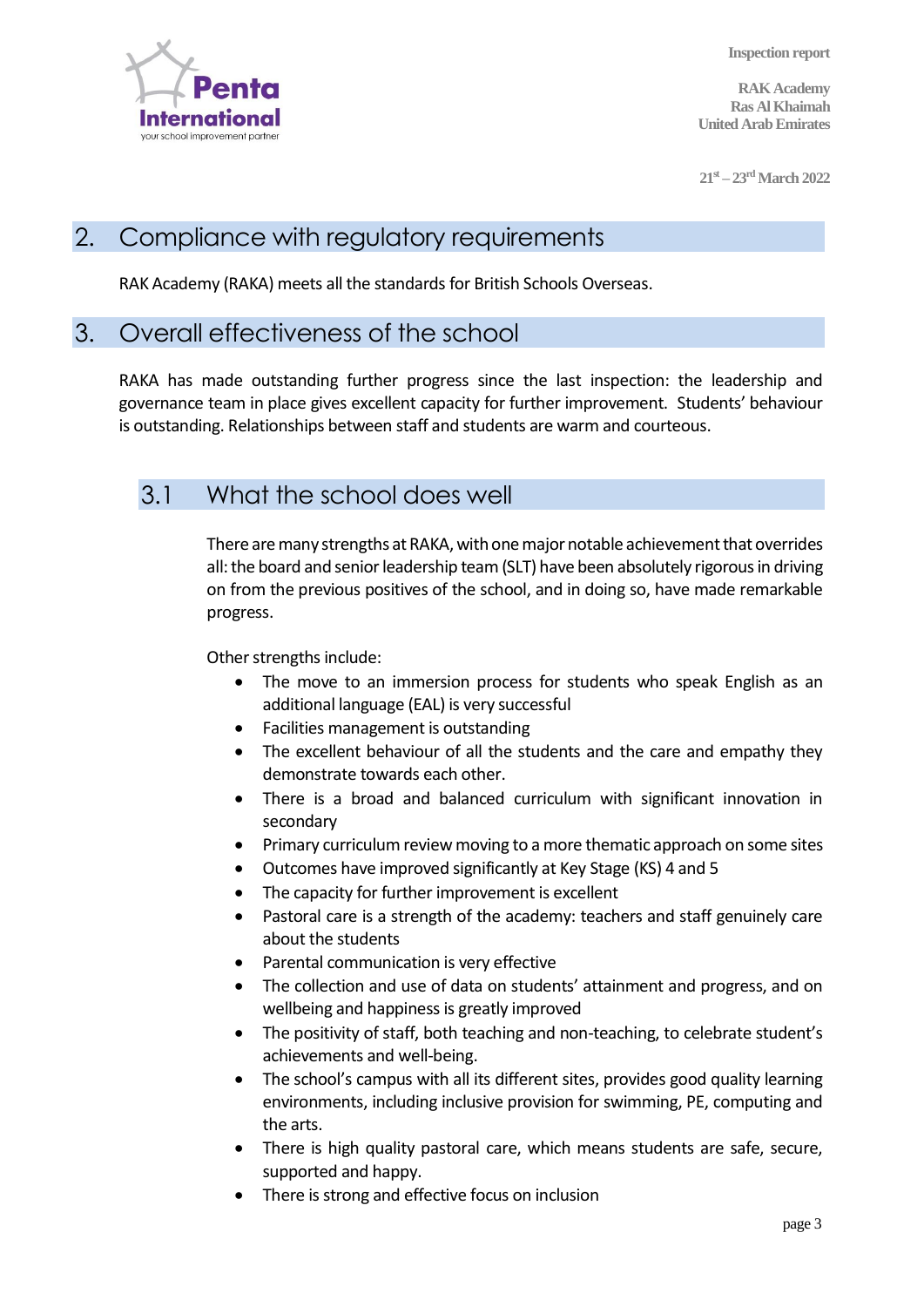Internat vour school improvement partne

**RAKAcademy Ras Al Khaimah United Arab Emirates**

**21 st – 23 rdMarch 2022**

## 3.2 Points for improvement

While not required by regulations, the school might wish to consider the following points for development, across the whole school: they cover all sites and all ages, but may not apply equally all locations.

- i. Further improve the quality of learning and teaching, for example by:
	- a. sharing the best teaching practices amongst staff on all schools
	- b. implementing more consistent differentiation in all classes
	- c. improving the overall effectiveness of the teaching support team
	- d. developing the use and impact of data on lessons
	- e. seeking more effective feedback practices for students, so that all are aware of how well they have done and improve their work
- ii. Monitor the new curriculum developments across the academy to ensure they are effective in improving outcomes and engagement
- iii. Develop and empower middle leaders to be even more effective in delivering the vision of the academy, holding their teams to account and promoting best practice in learning and teaching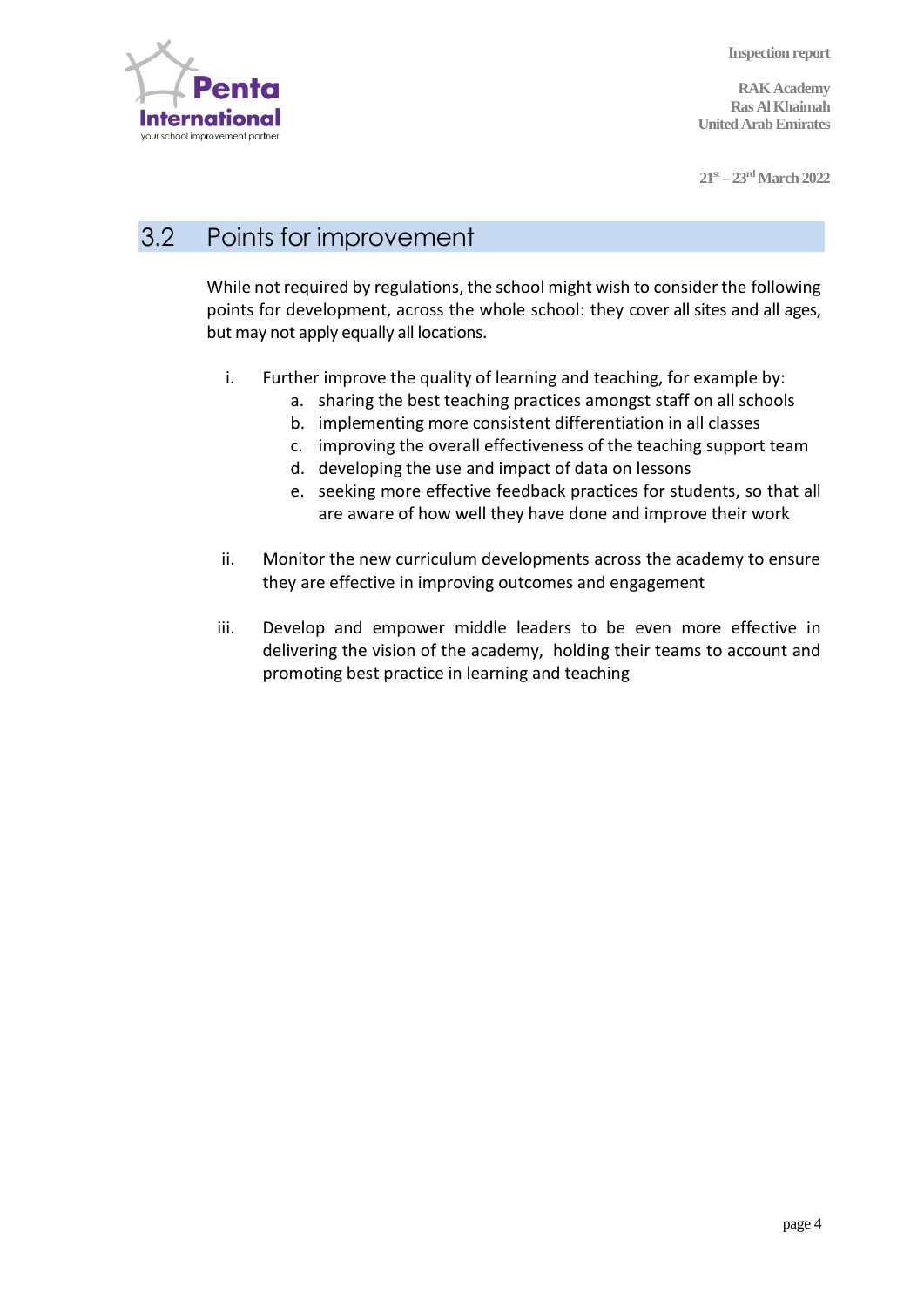

**RAKAcademy Ras Al Khaimah United Arab Emirates**

**21 st – 23 rdMarch 2022**

## 4. The context of the school

#### **RAK Academy**

| Full name of school                | Ras Al Khaimah Academy                    |                               |  |             |  |    |  |  |  |
|------------------------------------|-------------------------------------------|-------------------------------|--|-------------|--|----|--|--|--|
| <b>Address</b>                     | Ras Al Khaimah, UAE                       |                               |  |             |  |    |  |  |  |
| Telephone number                   | +971 7 236 2441                           |                               |  |             |  |    |  |  |  |
| Fax number                         |                                           | +971 7 236 2445               |  |             |  |    |  |  |  |
| Website                            |                                           | www.rakacademy.org            |  |             |  |    |  |  |  |
| <b>Email address</b>               | graham.beale@rakacademy.org               |                               |  |             |  |    |  |  |  |
| Head                               | Executive principal: Graham Beale         |                               |  |             |  |    |  |  |  |
| Chairman of Board<br>of Governors  | Her Highness Sheikha Amneh Saud Al Qasimi |                               |  |             |  |    |  |  |  |
| Age range                          | $3 - 18 +$ years old                      |                               |  |             |  |    |  |  |  |
| Total number of<br>students        | 2,181                                     | 1,212<br>Girls<br>969<br>Boys |  |             |  |    |  |  |  |
| $\mathbf 0$<br>0-2 years           |                                           | 12-16 years                   |  | 413         |  |    |  |  |  |
| Numbers by age                     | 3-5 years                                 | 459                           |  | 17-18 years |  | 69 |  |  |  |
|                                    | 6-11 years                                | 1234                          |  | 18+ years   |  | 6  |  |  |  |
| Total number of part-time students | n/a                                       |                               |  |             |  |    |  |  |  |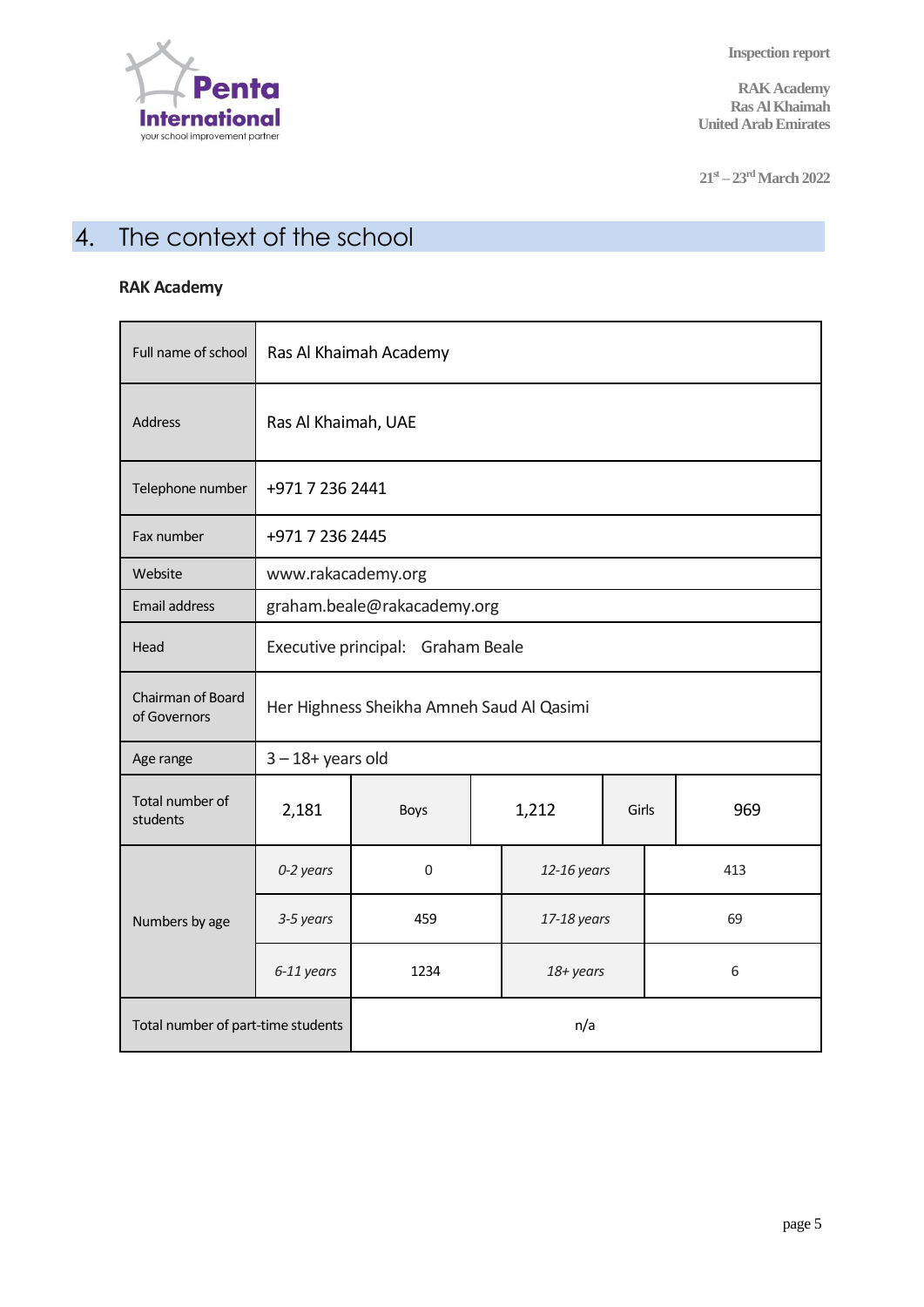

**21 st – 23 rdMarch 2022**

#### **British School Al Hamra (BSH)**

| Full name of school                   | RAK Academy (British School - Al Hamra)                               |                                    |  |             |  |                |          |  |  |
|---------------------------------------|-----------------------------------------------------------------------|------------------------------------|--|-------------|--|----------------|----------|--|--|
| <b>Address</b>                        | Al Hamra - opposite Majan Printing, Ras Al Khaimah, UAE               |                                    |  |             |  |                |          |  |  |
| Telephone number                      | +971 7 221 2891                                                       |                                    |  |             |  |                |          |  |  |
| Fax number                            |                                                                       | +971 7 236 2445                    |  |             |  |                |          |  |  |
| Website                               | www.rakacademy.org                                                    |                                    |  |             |  |                |          |  |  |
| <b>Email address</b>                  | graham.beale@rakacademy.org<br>moray.dickson@rakacademy.org           |                                    |  |             |  |                |          |  |  |
| Head                                  | Executive principal: Graham Beale<br>Head of school:<br>Moray Dickson |                                    |  |             |  |                |          |  |  |
| Chairman of Board<br>of Governors     | Her Highness Sheikha Amneh Saud Al Qasimi                             |                                    |  |             |  |                |          |  |  |
| Age range                             | $3 - 11$ years old                                                    |                                    |  |             |  |                |          |  |  |
| Total number of<br>students           | 549                                                                   | Girls<br>292<br>257<br><b>Boys</b> |  |             |  |                |          |  |  |
|                                       | 0-2 years                                                             | $\overline{0}$                     |  | 12-16 years |  |                | $\Omega$ |  |  |
| Numbers by age                        | 3-5 years                                                             | 169                                |  | 16-18 years |  | $\overline{0}$ |          |  |  |
|                                       | 6-11 years                                                            | 380                                |  | 18+ years   |  | $\Omega$       |          |  |  |
| Total number of part-time<br>students |                                                                       | n/a                                |  |             |  |                |          |  |  |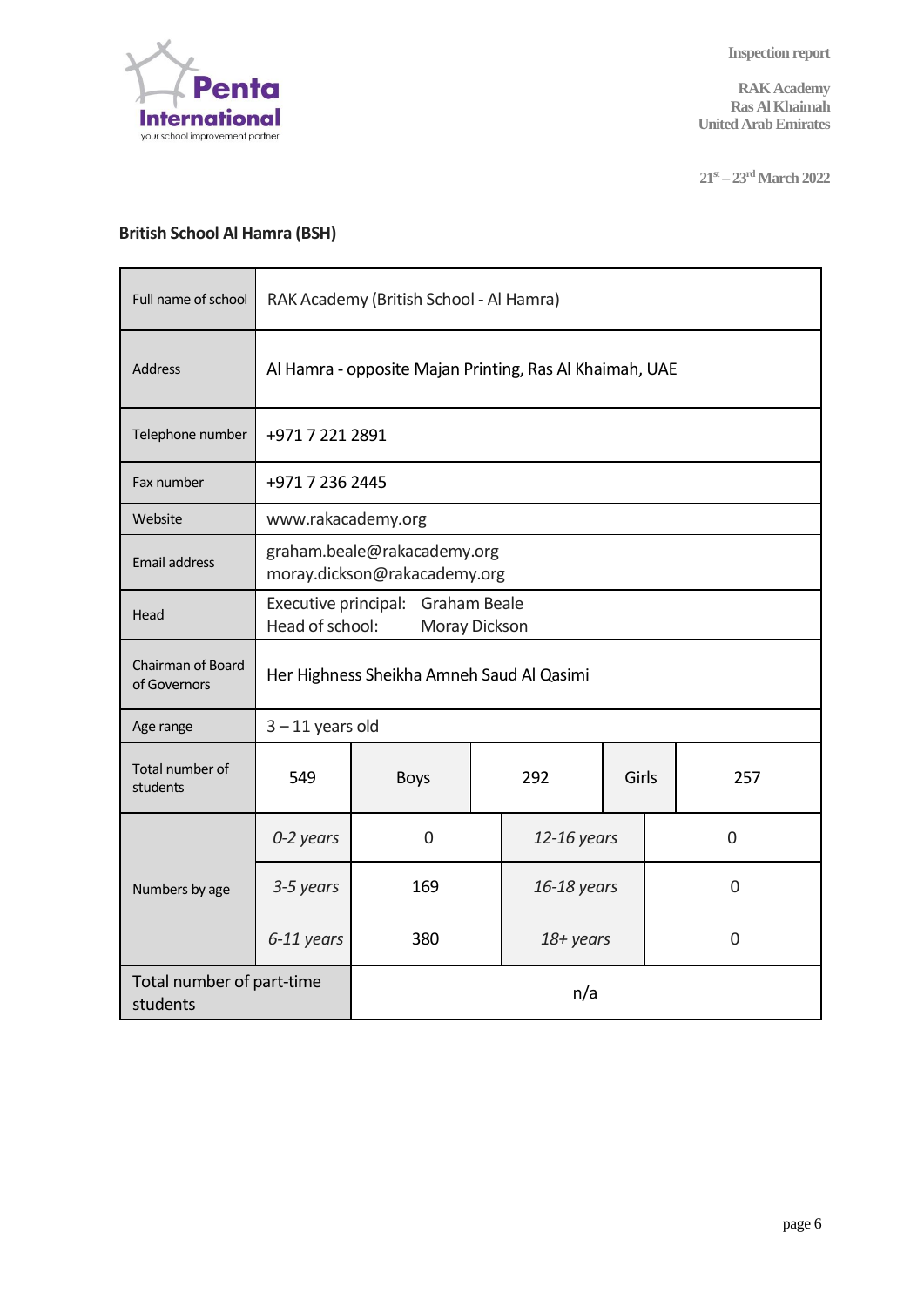

**21 st – 23 rdMarch 2022**

#### **British Primary School, Khuzam (BSK)**

| Full name of school                   | Ras Al Khaimah Academy (British Primary School, Khuzam)              |                                    |  |             |  |                |              |  |
|---------------------------------------|----------------------------------------------------------------------|------------------------------------|--|-------------|--|----------------|--------------|--|
| <b>Address</b>                        | Khuzam, Al Nahda Street, Ras Al Khaimah, UAE                         |                                    |  |             |  |                |              |  |
| Telephone number                      | +971 7 236 3995                                                      |                                    |  |             |  |                |              |  |
| Fax number                            |                                                                      | +971 7 236 2445                    |  |             |  |                |              |  |
| Website                               | www.rakacademy.org                                                   |                                    |  |             |  |                |              |  |
| Email address                         | graham.beale@rakacademy.org<br>alison.lloyd@rakacademy.org           |                                    |  |             |  |                |              |  |
| Head                                  | Executive principal: Graham Beale<br>Head of school:<br>Alison Lloyd |                                    |  |             |  |                |              |  |
| Chairman of Board<br>of Governors     | Her Highness Sheikha Amneh Saud Al Qasimi                            |                                    |  |             |  |                |              |  |
| Age range                             | 3 - 11 years old                                                     |                                    |  |             |  |                |              |  |
| Total number of<br>students           | 766                                                                  | 426<br>Girls<br><b>Boys</b><br>340 |  |             |  |                |              |  |
|                                       | 0-2 years                                                            | $\overline{0}$                     |  | 12-16 years |  |                | $\mathbf{1}$ |  |
| Numbers by age                        | 3-5 years                                                            | 196                                |  | 17-18 years |  | 0              |              |  |
|                                       | 6-11 years                                                           | 569                                |  | 18+ years   |  | $\overline{0}$ |              |  |
| Total number of part-time<br>students |                                                                      | n/a                                |  |             |  |                |              |  |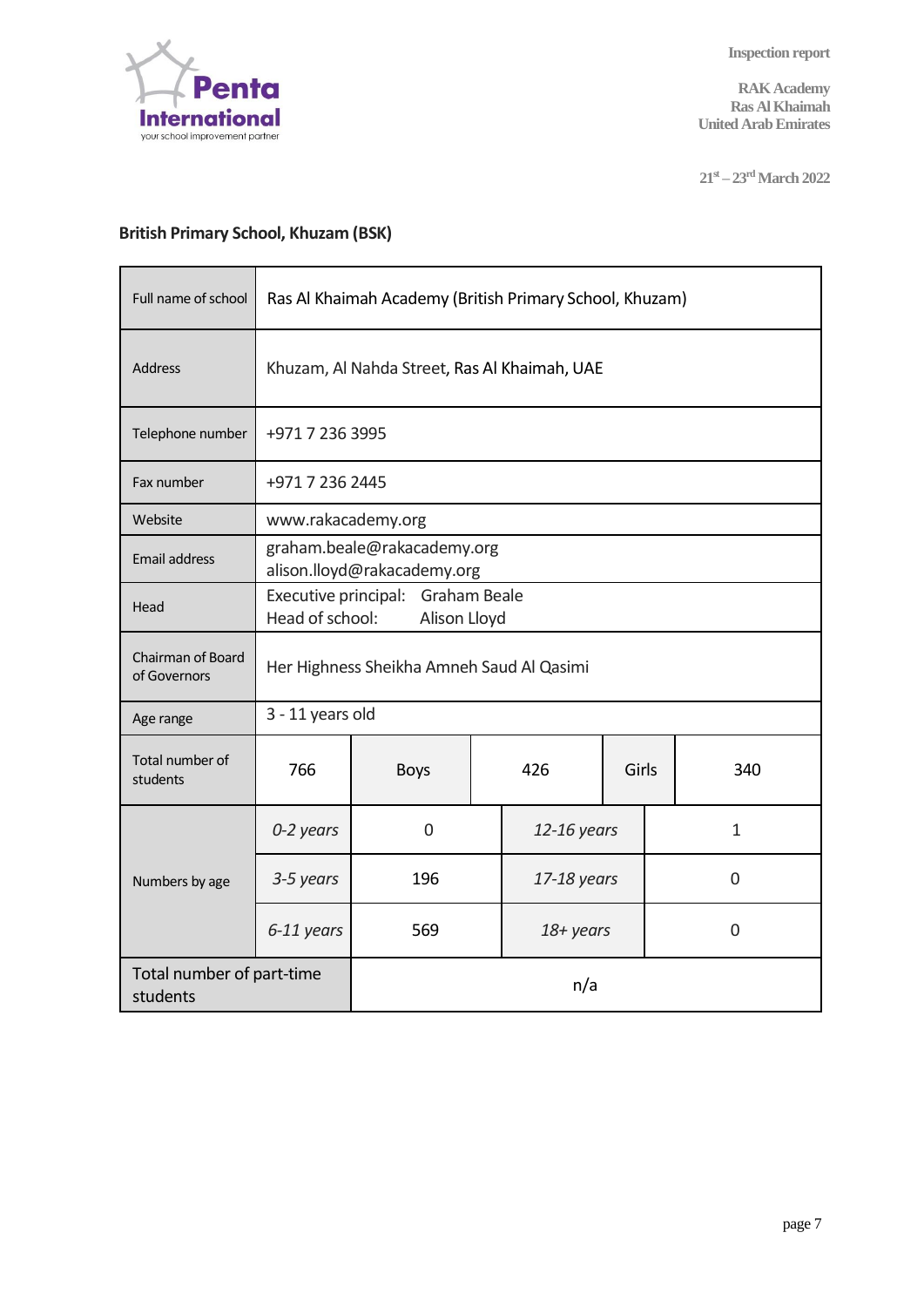

**21 st – 23 rdMarch 2022**

#### **British School Al Rams (BSR)**

| Full name of school                   | RAK Academy (British School - Al Rams)                                                     |                                                             |             |             |           |  |                |  |  |
|---------------------------------------|--------------------------------------------------------------------------------------------|-------------------------------------------------------------|-------------|-------------|-----------|--|----------------|--|--|
| <b>Address</b>                        | Al Rams main road - next to Federal Electricity and Water Authority<br>Ras Al Khaimah, UAE |                                                             |             |             |           |  |                |  |  |
| Telephone number                      | +971 7 258 8948                                                                            |                                                             |             |             |           |  |                |  |  |
| Fax number                            | +971 7 236 2445                                                                            |                                                             |             |             |           |  |                |  |  |
| Website                               | www.rakacademy.org                                                                         |                                                             |             |             |           |  |                |  |  |
| <b>Email address</b>                  |                                                                                            | graham.beale@rakacademy.org<br>kathryn.allen@rakacademy.org |             |             |           |  |                |  |  |
| Head                                  | Executive principal: Graham Beale<br>Head of school:<br>Kathryn Allen                      |                                                             |             |             |           |  |                |  |  |
| Chairman of Board<br>of Governors     | Her Highness Sheikha Amneh Saud Al Qasimi                                                  |                                                             |             |             |           |  |                |  |  |
| Age range                             | 3 - 11 years old                                                                           |                                                             |             |             |           |  |                |  |  |
| Total number of<br>students           | 292                                                                                        | Girls<br><b>Boys</b><br>159<br>133                          |             |             |           |  |                |  |  |
|                                       | 0-2 years                                                                                  | $\mathbf 0$                                                 |             | 12-16 years |           |  | 0              |  |  |
| Numbers by age                        | 3-5 years                                                                                  | 94                                                          | 17-18 years |             |           |  | 0              |  |  |
|                                       | 6-11 years                                                                                 | 198                                                         |             |             | 18+ years |  | $\overline{0}$ |  |  |
| Total number of part-time<br>students |                                                                                            | n/a                                                         |             |             |           |  |                |  |  |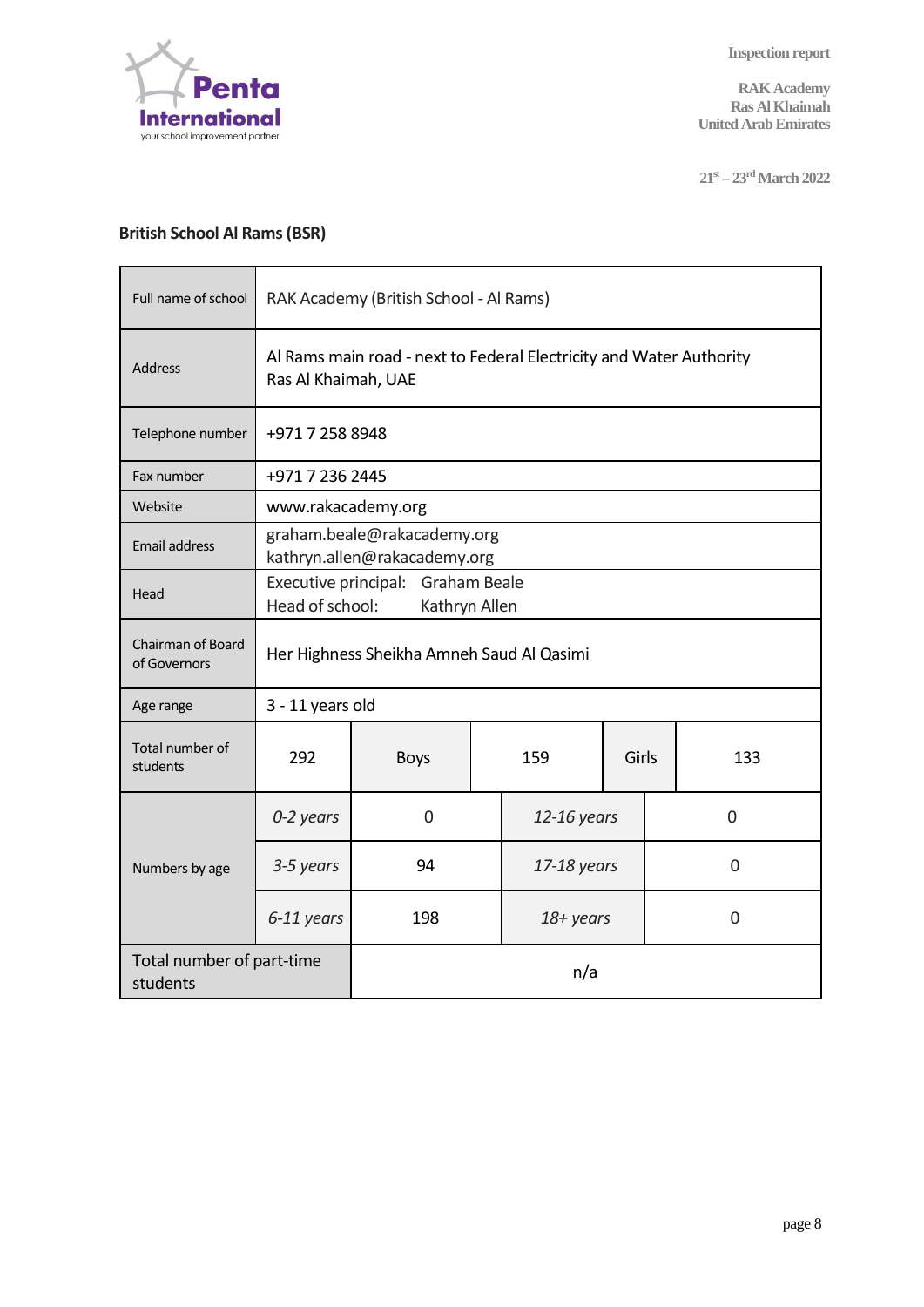

**21 st – 23 rdMarch 2022**

#### **International Secondary School, Khuzam (ISK)**

| Full name of school                   | Ras Al Khaimah Academy (International Secondary School, Khuzam)            |                                                                  |  |             |  |    |     |  |  |
|---------------------------------------|----------------------------------------------------------------------------|------------------------------------------------------------------|--|-------------|--|----|-----|--|--|
| <b>Address</b>                        | Khuzam, Al Nahda Street, Ras Al Khaimah, UAE                               |                                                                  |  |             |  |    |     |  |  |
| Telephone number                      | +971 7 236 2441                                                            |                                                                  |  |             |  |    |     |  |  |
| Fax number                            | +971 7 236 2445                                                            |                                                                  |  |             |  |    |     |  |  |
| Website                               |                                                                            | www.rakacademy.org                                               |  |             |  |    |     |  |  |
| <b>Email address</b>                  |                                                                            | graham.beale@rakacademy.org<br>jacqueline.bandara@rakacademy.org |  |             |  |    |     |  |  |
| Head                                  | Executive principal: Graham Beale<br>Head of school:<br>Jacqueline Bandara |                                                                  |  |             |  |    |     |  |  |
| Chairman of Board<br>of Governors     | Her Highness Sheikha Amneh Saud Al Qasimi                                  |                                                                  |  |             |  |    |     |  |  |
| Age range                             | $11 - 18 +$ years old                                                      |                                                                  |  |             |  |    |     |  |  |
| Total number of<br>students           | 574                                                                        | Girls<br>335<br>239<br><b>Boys</b>                               |  |             |  |    |     |  |  |
|                                       | 0-2 years                                                                  | 0                                                                |  | 12-16 years |  |    | 412 |  |  |
| Numbers by age                        | 3-5 years                                                                  | 0                                                                |  | 17-18 years |  | 69 |     |  |  |
|                                       | 5-11 years                                                                 | 87                                                               |  | 18+ years   |  | 6  |     |  |  |
| Total number of part-time<br>students |                                                                            | n/a                                                              |  |             |  |    |     |  |  |

Ras Al Khaimah Academy (RAKA) is one of the oldest and largest international schools in the United Arab Emirates, and the oldest and largest in RAK. Founded in 1975, it opened as RAK English Speaking School with 20 primary school-aged, expatriate students. The academy is comprised of 5 schools, educating around 2,600 students from over 100 different countries. The school offers a choice of curriculum pathways: the UK National Curriculum, IGCSE, GCSE, AS and A Levels, plus the Primary Years Programme and the International Baccalaureate Diploma.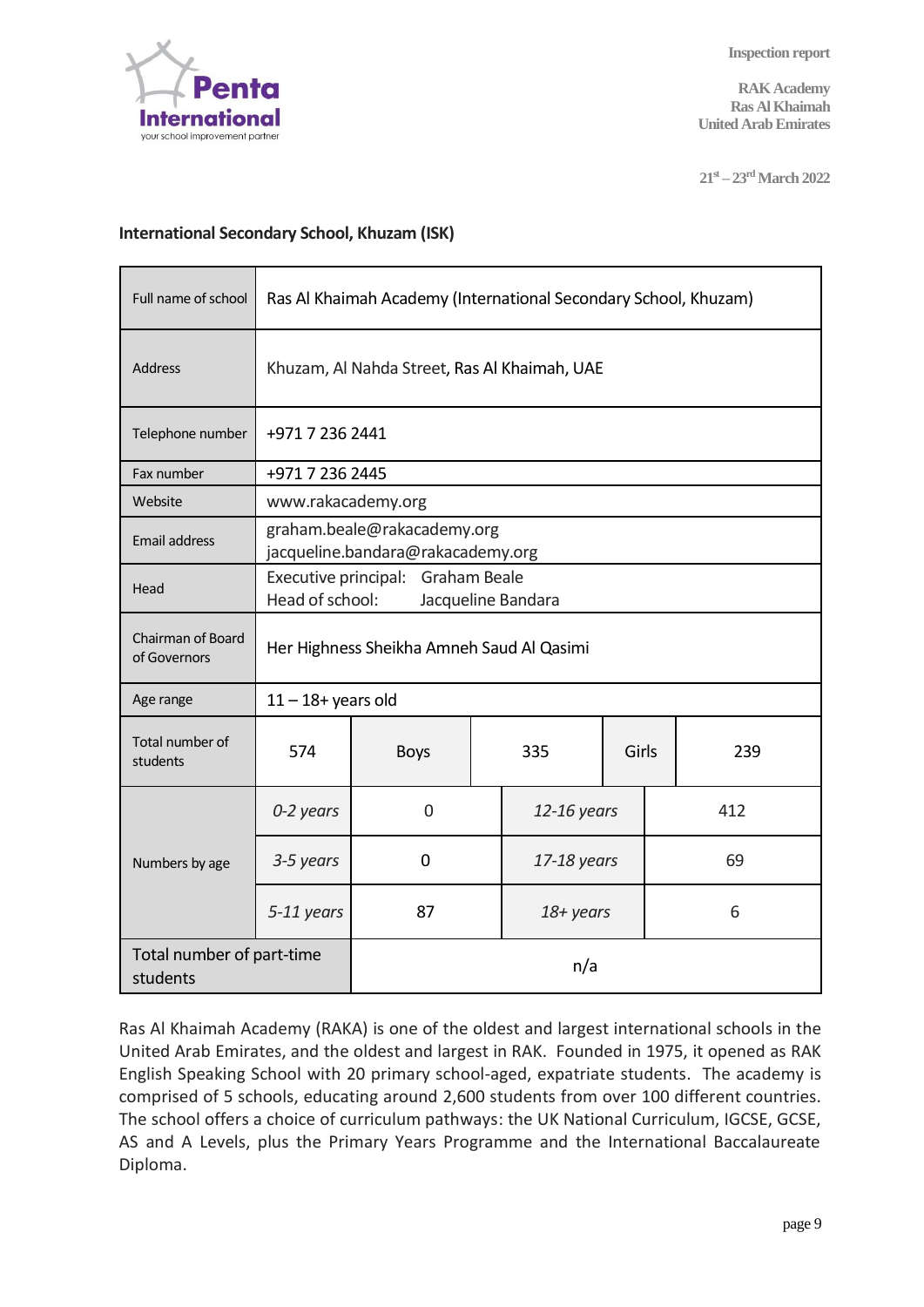

**RAKAcademy Ras Al Khaimah United Arab Emirates**

**21 st – 23 rdMarch 2022**

RAKA is on 5 different sites, although the three largest are on the same block: the British School Al Khuzam (BSK), the International Primary Khuzam (IPK) school<sup>1</sup> and the International Secondary Khuzam (ISK) provide for more than 70% of the students on roll. The primary sites in Al Hams and Al Rams are each about 25 minutes' drive from the main block of schools.

Local laws require that the school uses '**Grade** *x*' to describe a student's year group: it translates as **Year x+1**. That nomenclature is used in this report, so when the section mentions Grade 9, it refers to UK Year 10, for example.

<sup>1</sup> *not included in this inspection*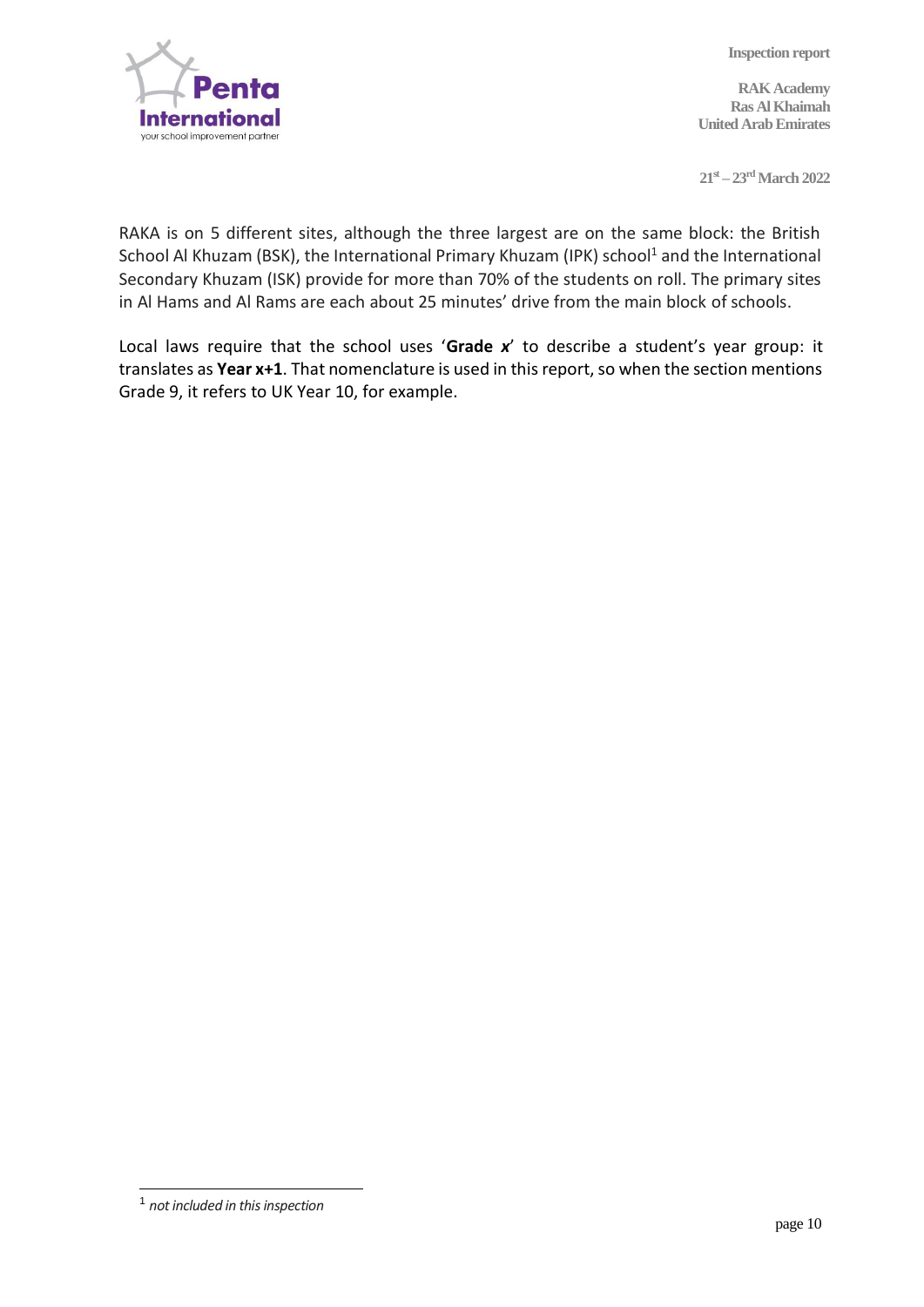

**RAKAcademy Ras Al Khaimah United Arab Emirates**

**21 st – 23 rdMarch 2022**

## 4.1 British nature of the school

The British nature of RAKA can be seen in many ways:

- Parents suggest that they choose the school because they are seeking a British education, suggesting that UK values and pedagogical styles are amongst the reasons for their choice.
- The language of instruction is English; signs and most communications between students, are also in English.
- The core curriculum in use is strongly based on the English national curriculum: the school's interpretation of it has been carefully designed to reflect its British nature, but also take into account demographics.
- A wide range of extra-curricular activities is in place to support and extend the formal curriculum.
- Off-site visits and relevant visitors offer further enrichment to the stated curriculum, as do celebrations and school events which have a distinctly British nature, for example Remembrance Sunday, Carol Concerts, and Easter Bonnet parades.
- Consequently, students can enter schools in the UK without significant disruption.
- The house system, the strong pastoral care and the school uniforms all add the British feel.
- Many parents suggest that they would like their children to study in English at university, whether in the UK or elsewhere.
- Most of the class teachers are British and have been trained to deliver one of the UK National curricula.
- The vast majority of teachers have worked in the state system in England or Wales, and almost all were trained in UK universities.
- The set-up of classrooms is very similar to that in the UK.
- The school leadership hierarchy is similar to schools in the UK, with clearly described roles for leaders and teachers in both junior and senior sections of the school.
- The pupils are divided into year groups, Key Stages (KS) and school sections consistent with common British definitions and age-groups.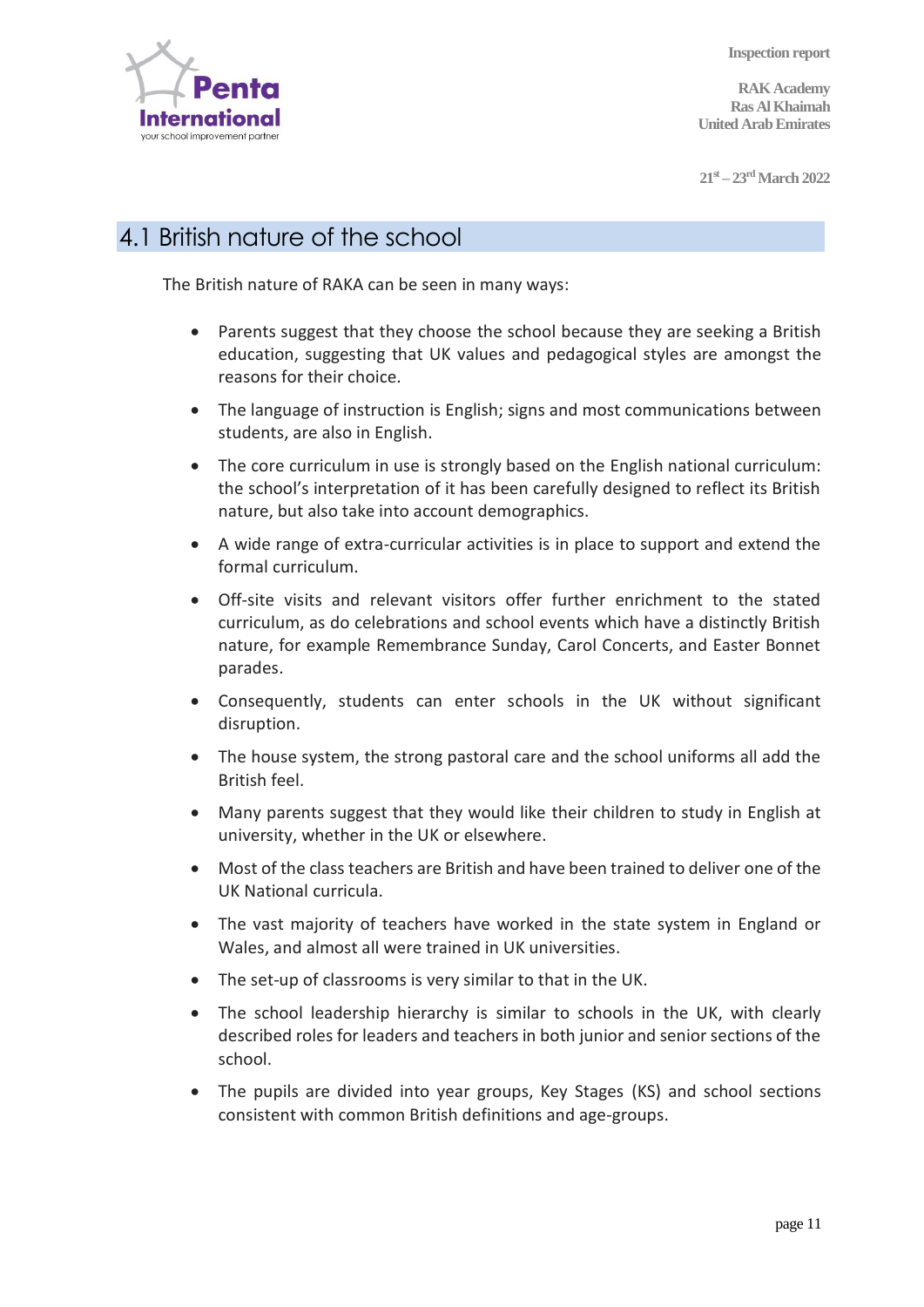**RAKAcademy Ras Al Khaimah United Arab Emirates**

**21 st – 23 rdMarch 2022**

## *5. Standard 1* The quality of education provided by the school

The quality of education provided at RAKA meets the standard required for BSO accreditation.

## 5.1 Curriculum

**Interna** 

vour school improvement part

Across all sites, the curriculum is at least good.

It is broad and balanced, primarily based on the national curriculum of England. The school provides education for pupils of compulsory school age and meets local requirements. It follows the National Curriculum for England in KS1 and 2 and the Early Years Foundation Stage (EYFS) Statutory Framework in the Early Years. The principal language of instruction is English, with the exception of lessons in Arabic and Islamic Studies. The teaching of Arabic is compulsory from grades  $1 - 5$  (years 2 to 6) and meets the local requirements.

In all sites, it gives students experience in a wide range of areas of learning, including linguistic, mathematical, scientific, technological, human and social, physical, and aesthetic and creative education. It has been appropriately modified to reflect and meet the needs of the community of Ras Al Khaimah.

Pupils are well-equipped to enter or re-enter the UK education system.

#### **BSH**

BSH has a thematic approach to curriculum provision in the lower year groups. Curriculum plans are shared with parents on the school website. Curriculum projects and activities offer some real learning experiences developed through links with the community as part of their "Community Heart" intention as stated in the school's vision.

Curriculum adaptation is good but does vary in its effectiveness. In general, there was less provision seen for students who are highly able: inclusion for individuals with special educational needs (SEN) for specific groups of learners in lessons was more obvious though it was sometimes limited by the large numbers in some, particularly in some KS1, classes.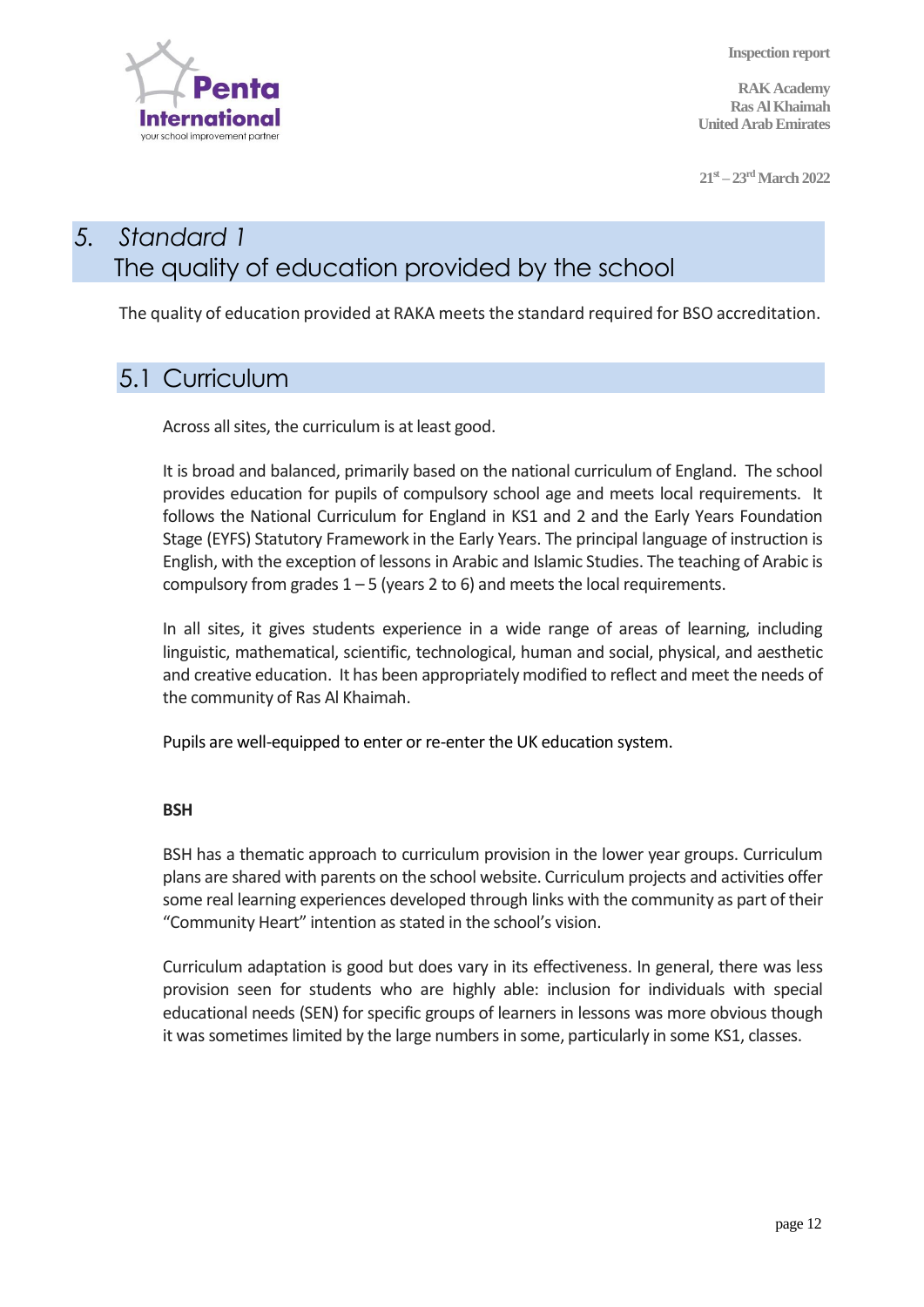

**RAKAcademy Ras Al Khaimah United Arab Emirates**

**21 st – 23 rdMarch 2022**

#### **BSK**

The curriculum is broad, balanced, interesting and well suited to the interests of the pupils. For example, in Year 1, the students were learning about habitats in science and writing about a dragon's habitat in English.

The curriculum framework is regularly, and diligently reviewed and recent curriculum audits led by the leadership team have enabled them to identify any gaps in the curriculum and subsequently implement changes to ensure the curriculum is engaging and challenging. Middle leaders are given an appropriate delegated role in this process that has enabled a whole school awareness of curriculum alignment.

In grades 3, 4 and 5 (years 4, 5 and 6), specialist teachers deliver the lessons to all pupils. The pupils and teachers feel this has contributed to progress and pupil attainment well during this academic year.

#### **BSR**

The curriculum fully meets the needs of students. The provision of PSE is embedded across the school. Reading, writing and numeracy are embedded well at all key stages. The provision of phonics in the curriculum is effective and enables pupils to make good progress. Extracurricular activities enhance the curriculum.

As in BSK, in grades 3, 4 and 5 (years 4, 5 and 6), specialist teachers deliver the lessons to all pupils. The pupils and teachers feel this has contributed to progress and pupil attainment well during this academic year.

#### **ISK**

The curriculum fully meets the needs of the students attending the school and goes beyond the minimum required by the BSO standard and the Ministry of Education in UAE.

The curriculum planning is excellent in all respects from theoretical basis, design to consistent delivery. Students and their families receive advice and guidance concerning the options available at crucial stages in their school journey. Option choices are extensive in KS4 and exceptionally generous in a relatively small Key Stage 5 where the dual curriculum of the AS/A levels and the International Baccalaureate Diploma operates.

In KS4, there are options to study art, economics and business studies. In addition, the tutor time activity programme (PSHE) contribute further to the spiritual, moral, social and cultural development of young people at the school.

Careers guidance and education is comprehensive; it is delivered within the curriculum and through a variety of publications and meetings for students and their families.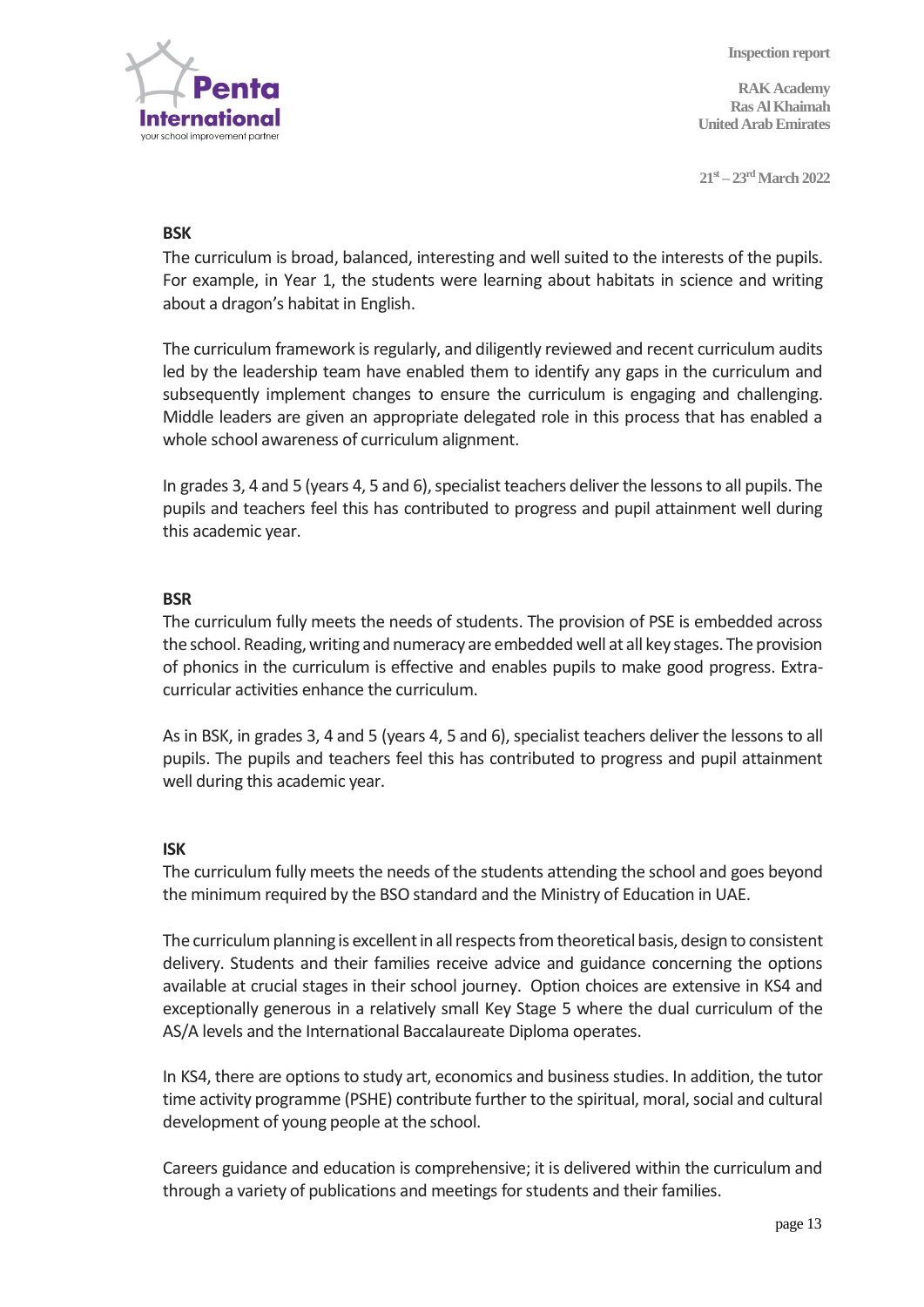**RAKAcademy Ras Al Khaimah United Arab Emirates**

**21 st – 23 rdMarch 2022**

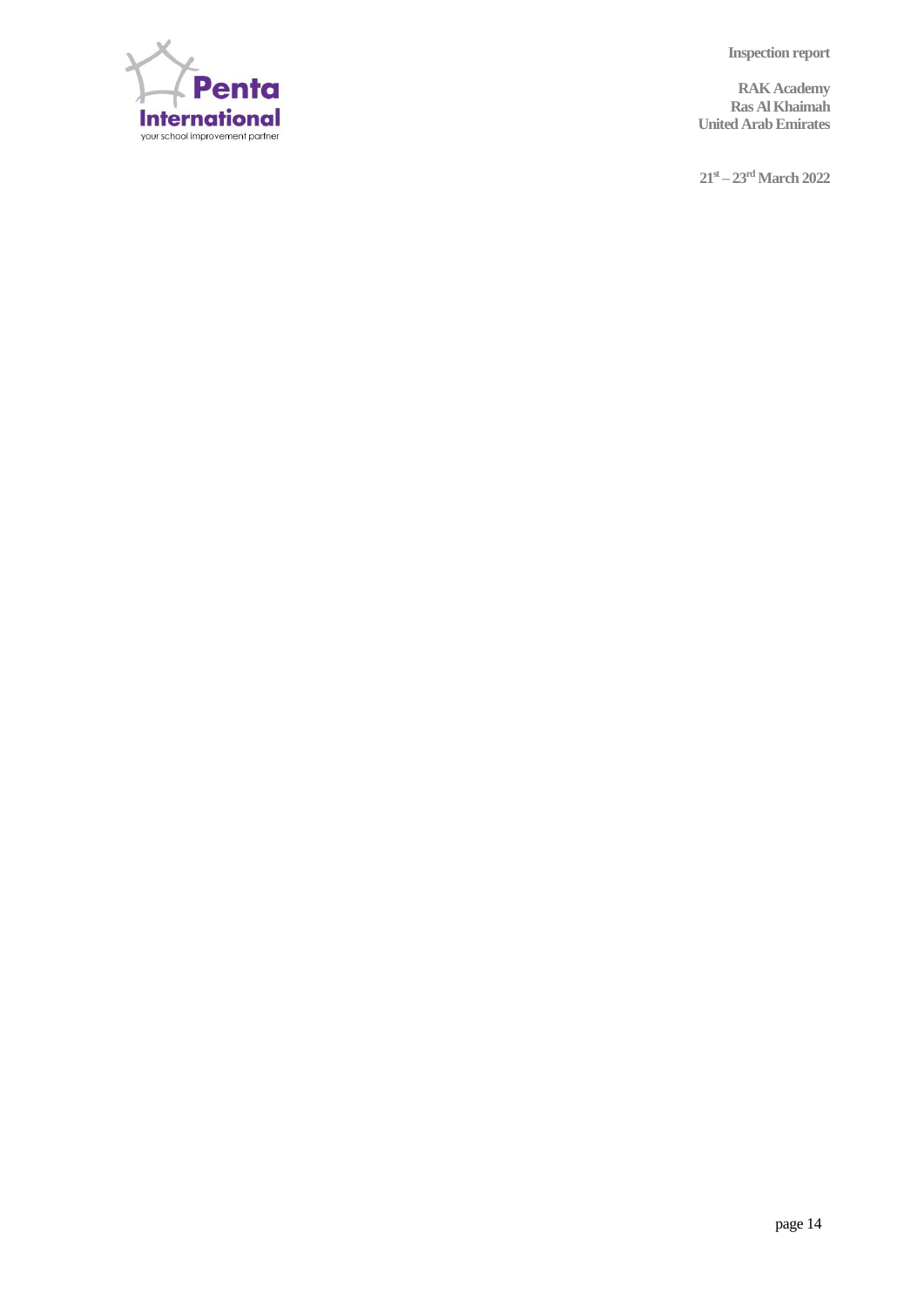Internat vour school improvement partn

 **Inspection report**

**RAKAcademy Ras Al Khaimah United Arab Emirates**

**21 st – 23 rdMarch 2022**

## 5.2 Teaching and assessment

Teaching and assessment are good: although there is some unsatisfactory teaching; the school is aware of this, and many lessons are excellent.

In the best lessons, creative planning and cross curricular links support relevant and meaningful learning. For example, in Grade 1, diary writing in English lessons is supported in Topic (History) lessons looking at source analysis. In this lesson, the teacher skilfully pursued understanding through probing questioning resulting in the children being explain and justify ideas clearly. In a KG1 Arabic lesson, pupils enjoyed selecting activity tables to develop a range of reading, writing and identifying Arabic characters. Pupils enthusiastically worked to identify and create individual characters using coloured Play-doh and were keen to share their achievements.

An excellent animated KG1 Arabic vocabulary session at BSH was observed, led by an native Arabic-speaking teaching assistant, as a morning activity. Pupils behaved well and followed instructions carefully as they were invited up to the whiteboard to respond verbally and demonstrate their knowledge. Feedback was provided in Arabic and English.

Academy-wide Professional Learning Communities (PLCS) have been introduced in order to develop teacher leadership. This is supporting the academy to embed a collaborative culture that is committed to collective inquiry, action planning, and continuous improvement.

RAKA 10 Approaches to Teaching and learning has been introduced, which sets the framework for outstanding teaching and learning. A dedicated Google Site has been created and is being used by staff to support embedding the RAKA 10 into teaching practice. A secure Google Site includes models of best practice at ISK, research on each element form leading educationalists, how to use videos, blogs on pedagogical research etc.

Where teaching was satisfactory or inadequate, teacher talk dominated the lesson resulting in a lack of student work and limited assessment opportunities or progress measures. Marking and feedback in books is not seen to contribute to the learning process.

Where planning was impactful, detailed well-structured learning was chunked and enabled assessment for learning (AfL) opportunities to inform learning. Learning objectives were consistently shared as part of the learning process and recorded in children's books; however there was a lack of consistency regarding the writing of success criteria / steps to success.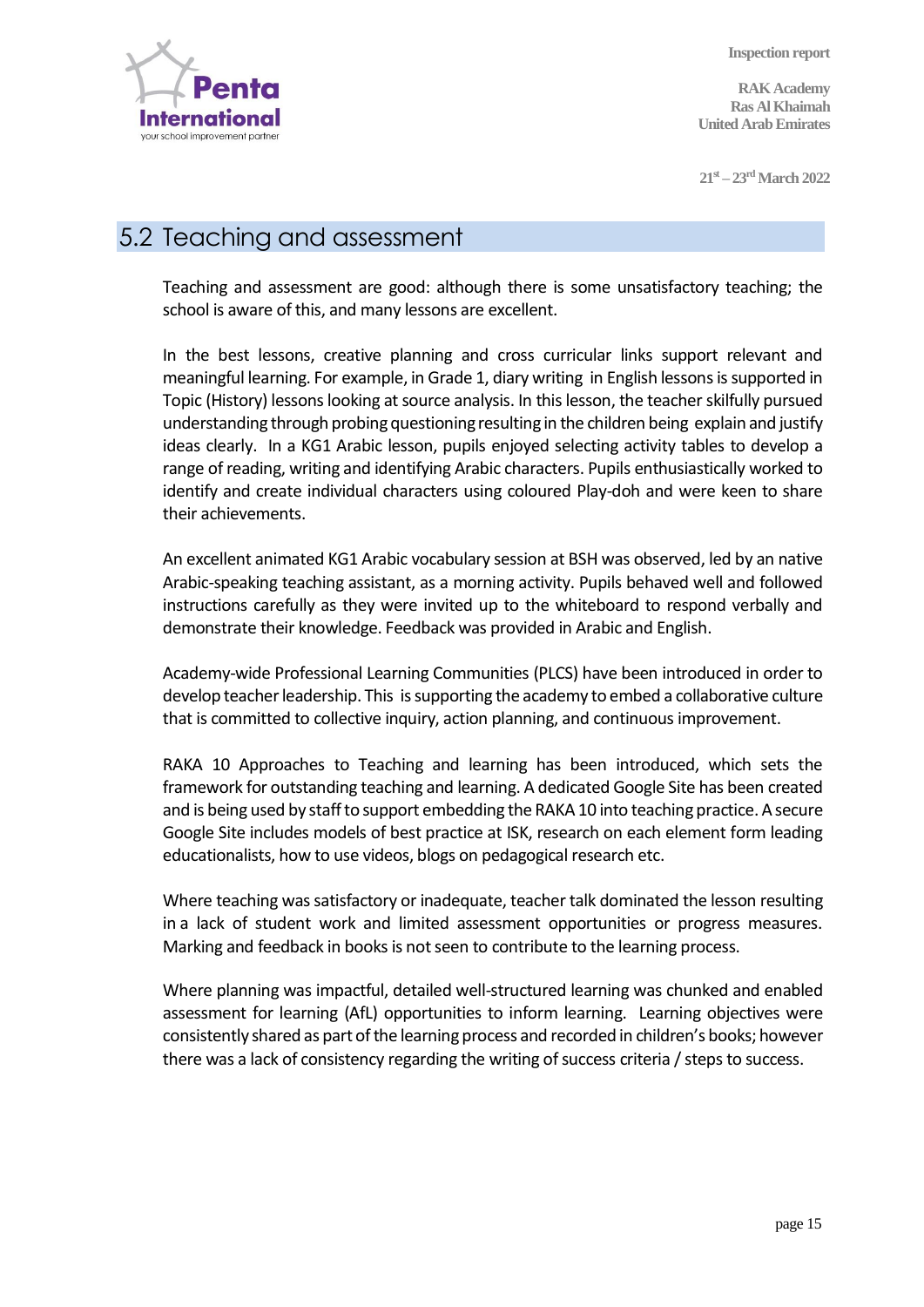

**21 st – 23 rdMarch 2022**

#### **BSH**

Teachers generally have good subject knowledge and in most lessons prior learning is referenced and cross curricular links are made. In a Grade 5 social studies lesson, pupils learnt to understand the significance of the Hope Mission in the Arab region. Questioning and debating the benefit of the mission, pupils then explored key vocabulary. The lesson concluded with a visual summary of the 2020 UAE Hope Mars Mission, links with UAE culture and Arabic language were made through a class countdown reading Arabic numbers from the board. As the pupils finished the countdown, the rocket launched on the screen in video format providing excellent pupil engagement and imparting of knowledge to carry across to the next lesson. Students' attitude to learning was consistently good throughout the school.

In an outstanding grade 3 science lesson at BSH, the teacher used the outcome of the mini plenary to restate learning expectations for each group. The teacher saw the need to provide a model of the expectations for one group regarding application of scientific language to explain the water cycle. This challenged the children to embed their clear understanding of that language through carefully sculpted explanations.

The recent development of Oracy as an EAL strategy has been a focus for the school and has resulted in confident verbal interactions between staff and students. This is evident in almost all teaching. On one occasion a child independently used the process to 'challenge' another student's comment in a developmental manner. This was impressive. The school is focusing on the development of EAL strategies as an integral part of quality teaching and learning, however, must not pursue the development of Oracy at the expense of anchoring learning down to productive, written work and all the additional learning that brings.

#### **BSK**

Students' attitudes to learning were very positive.

Where teaching was observed to be good, the teacher tended to use questioning effectively to assess student understanding and to promote higher order thinking. However, many relied on closed questioning techniques.

Amongst the best lessons observed were in grade 2/year 3 music and grade 1/year 2 PE, both lessons taught by specialist teachers and had many similar features.

The pupils showed good attitude to their work and wanted to actively participate in the lessons. Both teachers had clear expectations about behaviour and managed it through clear communication, 100% involvement and positive praise. The teachers' outstanding subject knowledge lent confidence to their teaching styles and resources, which engaged pupils and encouraged them to work well independently. The lessons demonstrated clearly pupils' prior learning, clear expectations for new learning and pupils are expected to progress in their knowledge, skills and understanding within the lesson. Pupils made good progress, as a result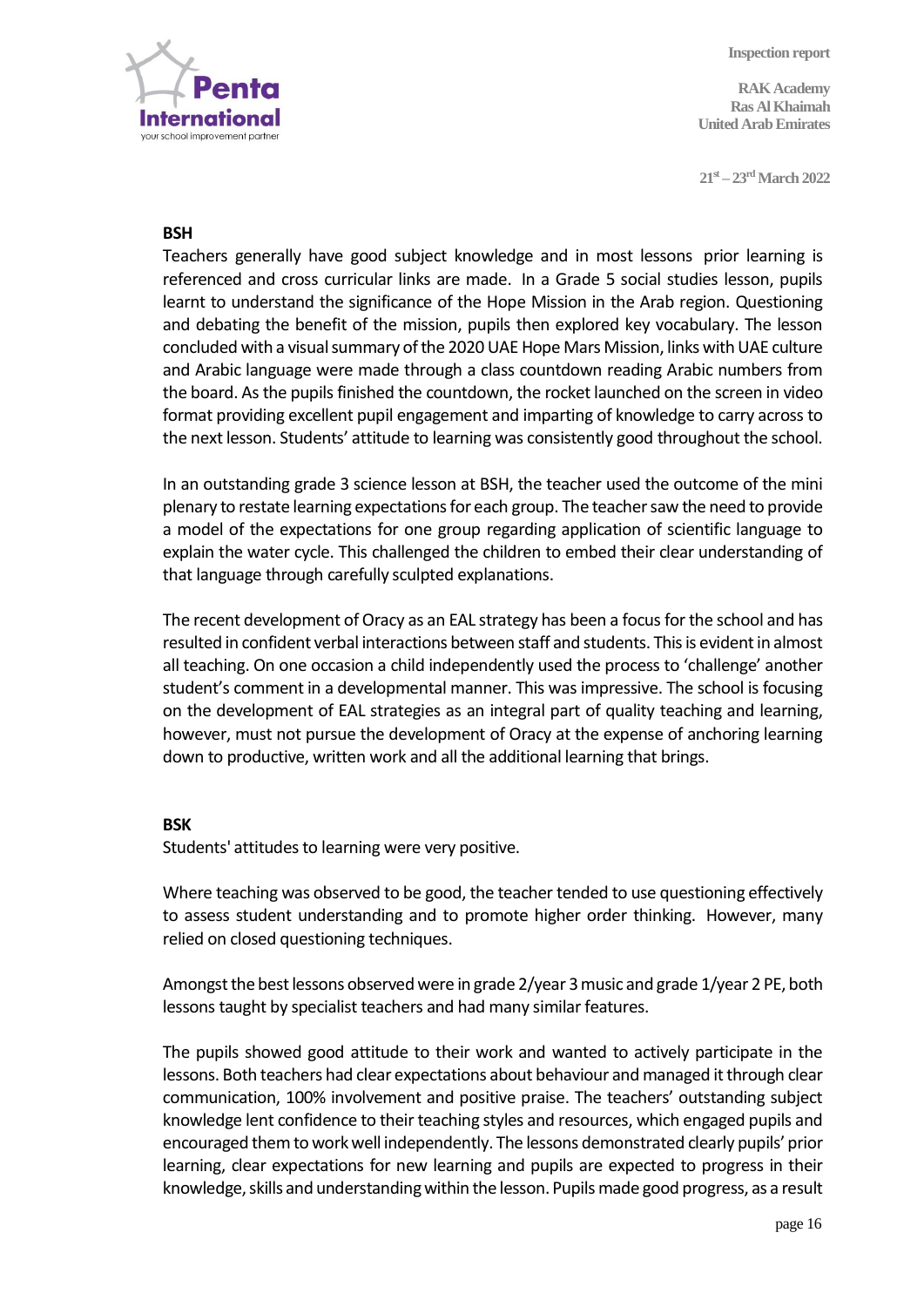

**RAKAcademy Ras Al Khaimah United Arab Emirates**

**21 st – 23 rdMarch 2022**

of effective teaching. In PE, additional staff were used to support learning and to ensure all pupils were

Marking and feedback were inconsistent across the vast majority of lessons. There was little evidence of regular feedback, either verbal or written, in the work of the students.

#### **BSR**

Teachers have a good subject knowledge across the school. In the best lessons observed, teachers make links to the previous learning and time is used effectively.

In a phonics lesson in KG, teacher modelling, pair work and a written activity enabled students to demonstrate their knowledge and application of the 'igh' sound. Most students were well motivated and engaged throughout the activities. The very strong student/teacher relationships supported a safe and productive learning environment. The teacher provided instant feedback and kept a good pace to the lesson ensuring students were participating and active at all times. Students were supported with sound cards when writing their words and more able students were encouraged to write sentences to extend their learning.

CEM Base is new this academic year. The use of CAT4 is embedded and this will be the fourth year of its implementation. CAT4 indicators are used to generate aspirational targets for students across all schools. The PT outcomes are used to measure each schools performance against international curriculum standards.

#### **ISK**

The leadership team have created a teaching and learning proforma that is used by all teachers across the school to support consistency of practice. All lessons observed during the inspection followed this format and it was seen to support good practice in the best lessons.

Teachers at ISK have an excellent relationship with their students. Teachers manage student behaviour very well and regularly praise students.

In ISK, in the best lessons, teachers promote a 'have a go' attitude. Students were happy to answer questions, take risks and equally ask questions when they needed help or clarification. During a history lesson, this was used effectively to drive pace into the lesson and keep everyone on task: there was no time for anything except learning.

Teachers use questioning in the majority of their lessons to check on students' understanding and to prompt deeper thinking. Verbal feedback is provided to the whole class and individuals. Written feedback for students within google classroom is often effective, using the 'what went well' and 'even better if' formats. In the best lessons, learning activities and resources are differentiated to support and extend students, at their own level.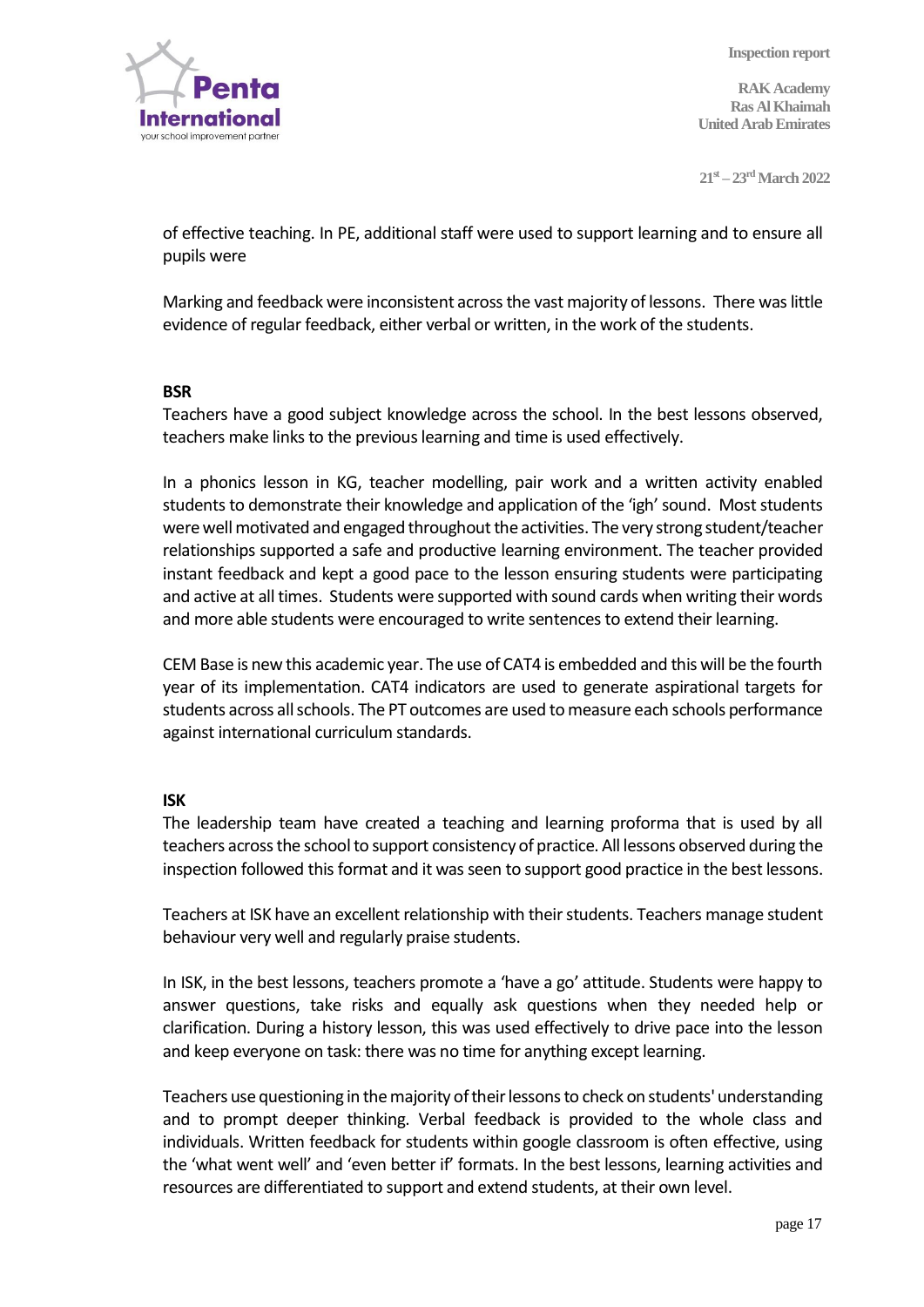

**RAKAcademy Ras Al Khaimah United Arab Emirates**

**21 st – 23 rdMarch 2022**

Where lessons were observed to be less successful the lessons were poorly planned, lesson objectives were not clearly communicated and learning was limited due to lack of differentiation.

Students demonstrate respectful behaviour towards their peers and adults in the classroom, by putting their hands up, answering questions only when their name was selected by the random name generator, listening respectfully and responding to others.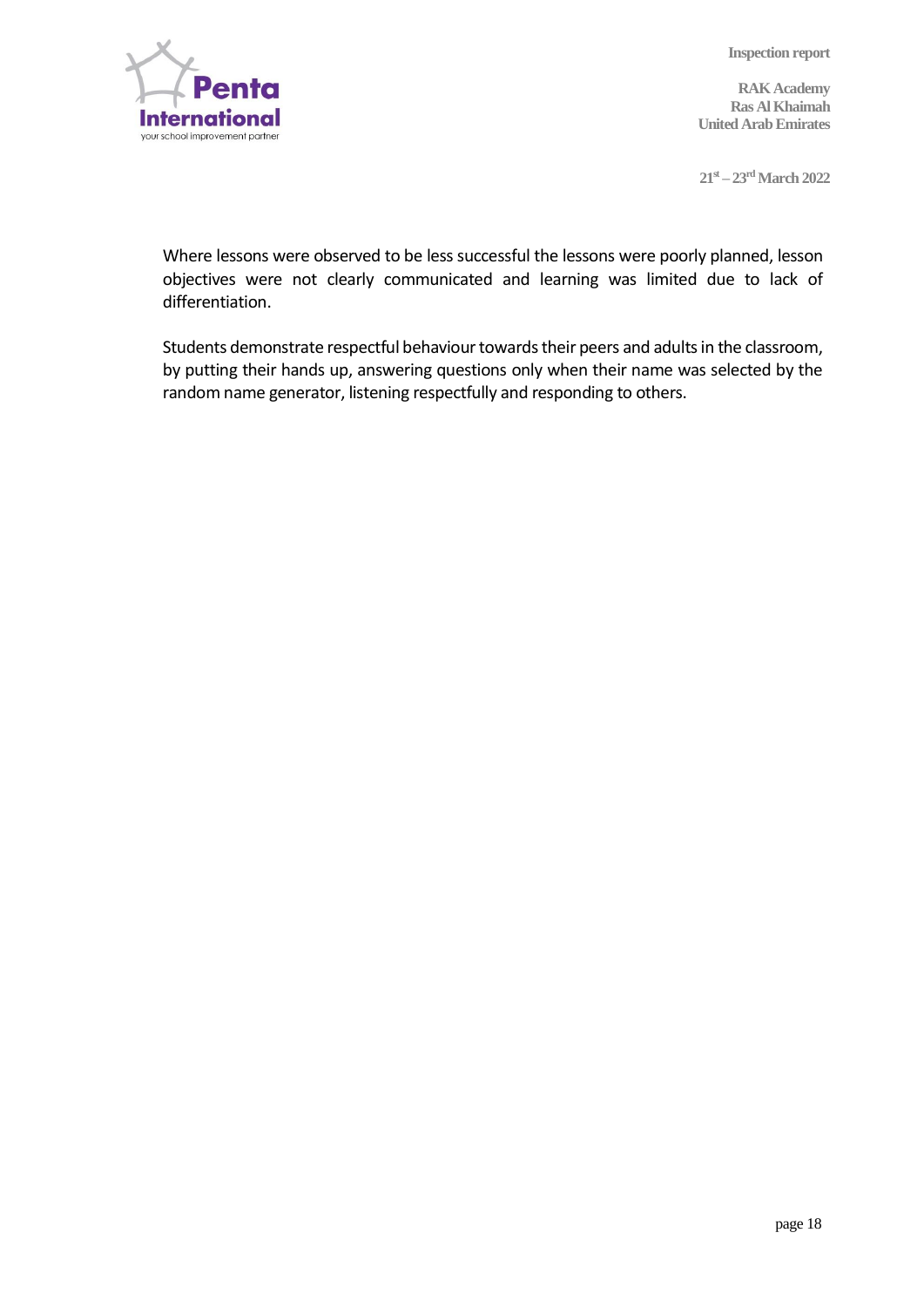**RAKAcademy Ras Al Khaimah United Arab Emirates**

**21 st – 23 rdMarch 2022**



## 5.3 Standards achieved by students

The academic standards achieved by students at RAKA 3 years ago were satisfactory; progress was often good, but given the lack of data over any significant period of time, the newness of the CAT4 tests and some teething problems with its introduction, long term judgements were not possible. They are now: academic standards are good and improving fast.

The school places great emphasis on its recent partnership with the software company *Learning Ladders*. Already, there are examples where this is helping teachers, parents and students to have better conversations about learning, but it is at an early stage of development.

Overall progress and attainment is strong when compared to UK averages. The standards achieved by students in the school ensure almost all students have the opportunity to continue in their studies in Higher Education.

Attendance is taken at the start of the school day. Attendance for the academic year was 96%. Most students arrive at school on time.

In primary, overall, both attainment and progress outcomes from external data 2020-21 report as good in KG and Grades 2-5. Progress overall is similarly reported as good in KG and good in KS2.

Student attainment is benchmarked using internal and external data with the external data also referenced in lesson planning. The starting point for students is generally below agerelated expectations. There remain a few disparities between internal and external data: Internal data reports generally lower outcomes than the external data.

End of term 3 2020-21 data shows accelerated progress in external testing: however this is not yet reflected in the school's internal data or the teaching and learning observed in classrooms.

The academic standards for secondary students at ISK are also good and are also improving. Over the last three years the school has seen year-on-year improvements in student academic attainment and progress across all key stages.

ISK has a robust data system in place. The data is disseminated across the school and used effectively by both teachers and middle management. CAT4 is used at KS3 as a baseline assessment, as well as at grade 10 and grade 12. This data is used to set targets and was clearly evident during the inspection in teacher planning. The individual target setting is having a positive impact on student attainment across all year groups. Students complete a PASS assessment every year and the data is used to get a better understanding of why some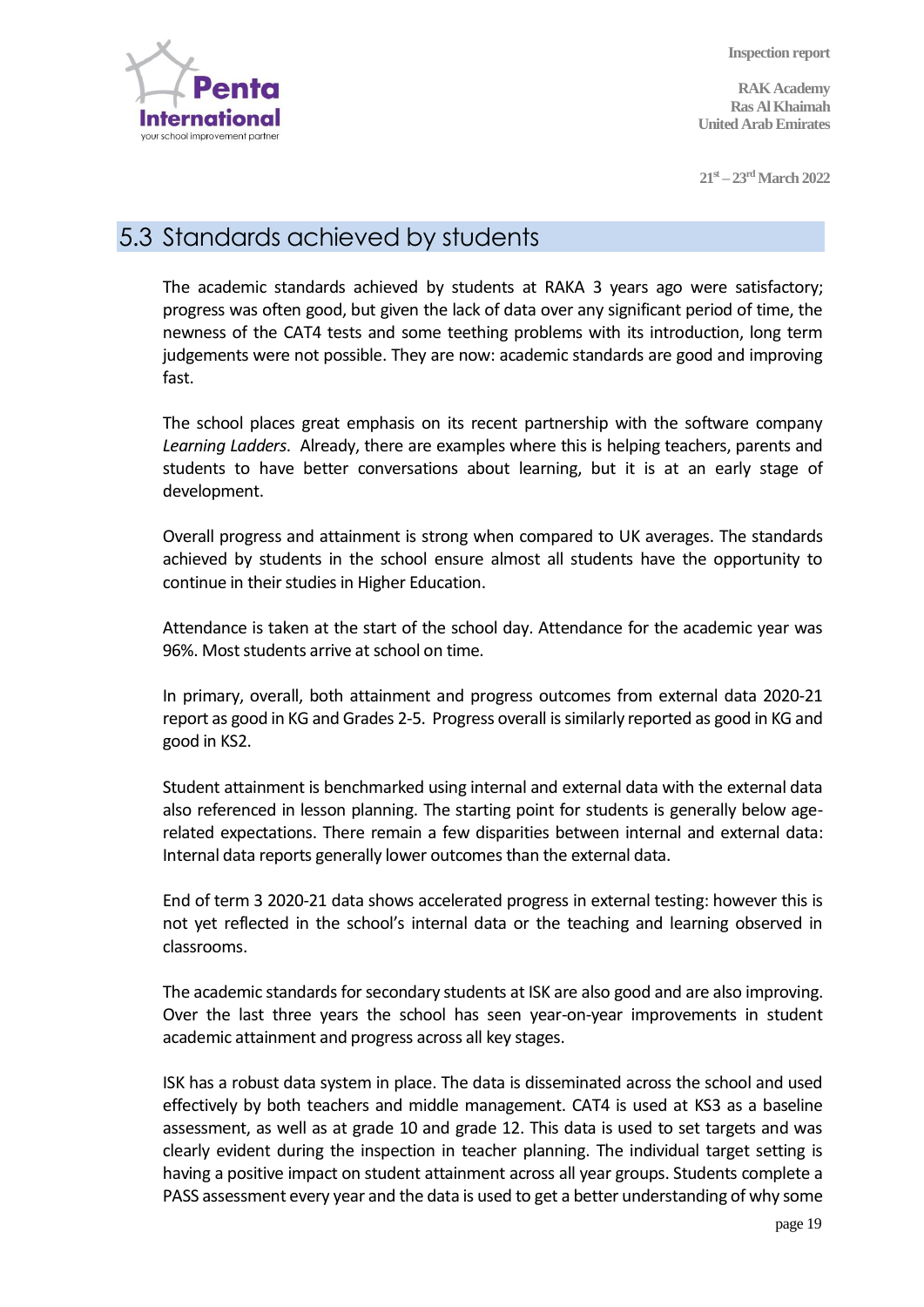

**RAKAcademy Ras Al Khaimah United Arab Emirates**

**21 st – 23 rdMarch 2022**

identified students are not making an expected level of progress. The assessment methods being used across ISK are in line with best practice in the UK, so that children leaving the school would be well equipped to re-enter the UK education system at the expected level.

Students make satisfactory progress across KS3 and good progress at KS4 and 5. 88% of Grade 10 (Year 11) students obtained 5 or more iGCSEs at grade A\*- C, with 75% obtaining 5 or more including English. 61% of all AS exams results were A or B grades with 81% A-C. A level results were very strong with the vast majority of grades A\*-C.

- $\circ$  53 % of students achieved A\* to A grades
- $\circ$  73 % of students achieved A\* to B grades
- $\circ$  83 % of students achieved A\* to C grades
- o 93 % of students achieved A\* to D grades

The school's average point score at IB was slightly above the international average at 34.7 (world average 34), with 30.8% of students scoring 40+ points. One student achieved a score of 44 out of 45.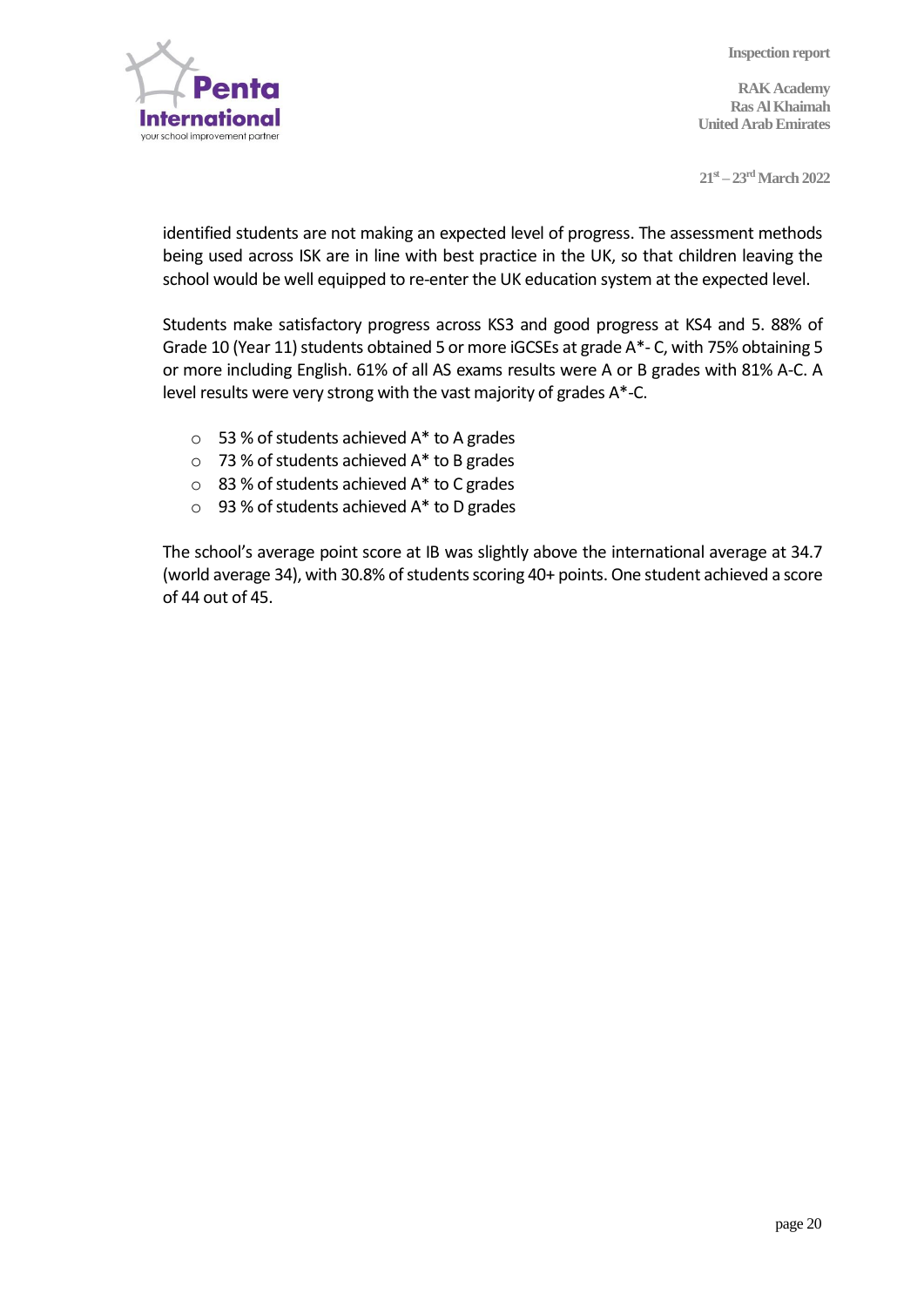

**21 st – 23 rdMarch 2022**

## *6. Standard 2*  Spiritual, moral, social and cultural development of students

The spiritual, moral and social development of the students is excellent, across the four sites.

RAKA actively promotes tolerance of and respect for human differences. Respect for each other and for different cultures is excellent; students are encouraged to develop their self-knowledge, self-esteem and gain in confidence. They are given opportunities to take on leadership roles, for example, especially in ISK.

Teachers ensure that pupils are respectful to others and show care and tolerance. They are enthusiastic in lessons and contribute with confidence. Pupils are well-behaved and clearly enjoy school. They enjoy lessons and have positive relationships with teachers and each other and confidently greet visitors in a courteous and polite manner. The development of attitudes to each other is further supported in the school's EAL Oracy initiative; children can 'challenge' each other's discussion points in a constructive manner to positively develop thinking around all aspects of the curriculum.

#### **BSH**

Pupils demonstrate strong cultural awareness. They are tolerant, open-minded pupils who have good knowledge of one another's cultures and show great respect. Emirati Children's Day is celebrated together with National Day. Displays of local weaving handicrafts and National Day exhibits celebrate the UAE and Ras Al Khaimah culture. The Moral Education programme helps pupils to better understand diverse society. In Unit 8, Respecting diversity, pupils are able to develop an understanding of how their background has shaped them. Awareness of sustainability is raised through cross-curricular activities and recent events such as Global Recycle Day and International Earth Day. In a Grade 4 Art lesson, pupils focused on recycling through creative 'bit box' art works. One pupil constructed a recycled cutlery falcon on display in the reception area and featured in a recent National newspaper article. Recycling bins are situated across the site. Many pupils enjoy cycling to school from Al Hamra Village as a way of maintaining a healthy lifestyle and reducing the level of pollution.

The House System introduced last year is beginning to develop and links with positive rewards as well as sanctions within the school behaviour policy. The school is now starting to build some leadership opportunities for pupils although this is in its infancy.

The school has a kind, caring ethos and pupils are taught to show these qualities through World Kindness Day, International Day of Tolerance, Wellbeing Awareness Day and Anti-bullying Week. One pupil commented that when he feels sad or needs help in school, there is always someone to support him.

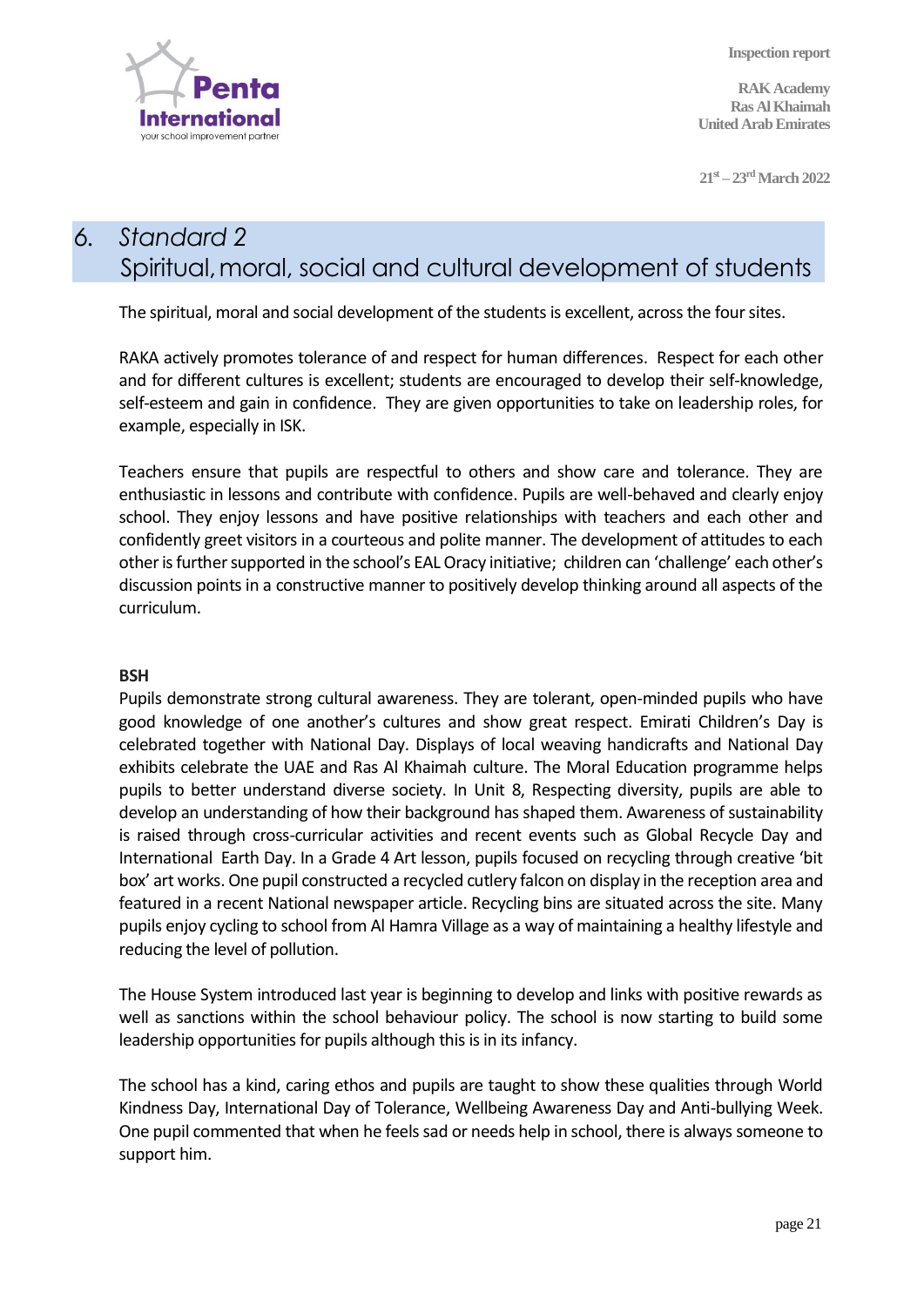Interna vour school improvement part

 **Inspection report**

**RAKAcademy Ras Al Khaimah United Arab Emirates**

**21 st – 23 rdMarch 2022**

The school has also raised awareness of safety online for pupils through the E-Safety Week initiative. Digital leaders are appointed from each year group by the Head of IT to support pupils in their use of Chrome devices. They are presented with a special pass to signify their roles.

#### **BSK**

The school enables students to develop their self-knowledge, self-esteem and self-confidence through a range of experiences both in and outside of the classroom. Students are tolerant and supportive of one another. They enjoy the regular celebration of their own and each other's success. In Assembly, for example, students were happy when they received certificates for healthy lunchboxes and Star of the Week and also pleased for their peers when they received them.

The school offers a comprehensive moral and values education programme. Students in all classes are confident, contributing ideas, responding to questions and engaging in discussions with their peers. They show a real sense of enjoyment in learning about themselves and the world. In lessons observed students wanted to share ideas a

Students are happy to come to school, they enjoy school and want to succeed. Students and staff create a loving, caring and respectful culture. During a parent meeting BSK parents said their children were loved, cared for and felt safe at the school.

Students show care and concern for each other. During registration, a Grade 1/Year 2 student was not feeling well and received comfort from the class teacher; another student got up to hug and console him.

Collaborative learning through the use of talk-partners, paired work and small group work is evident throughout the school.

#### **BSR**

The school focuses on its vision to develop pupils as global citizens, who bring their rich local culture and heritage to this perspective: this is effective. The pupils are courteous, considerate, use common sense and often demonstrate their ability to be co-operative. Staff are very focussed on developing the whole child.

Pupils' spirituality is developed in a number of subtle ways in the school. The pupils are encouraged to listen to others' opinions, to accept others' differences and to work as a family. The school promotes group decision making and proportional representation. Moral education lessons and assemblies focus on tolerance, freedom of expression and other human rights. The pupils are well aware of right and wrong. The pupils are well mannered and polite. They have very positive attitudes to school and enjoy the inclusiveness of it. Bullying is not acceptable.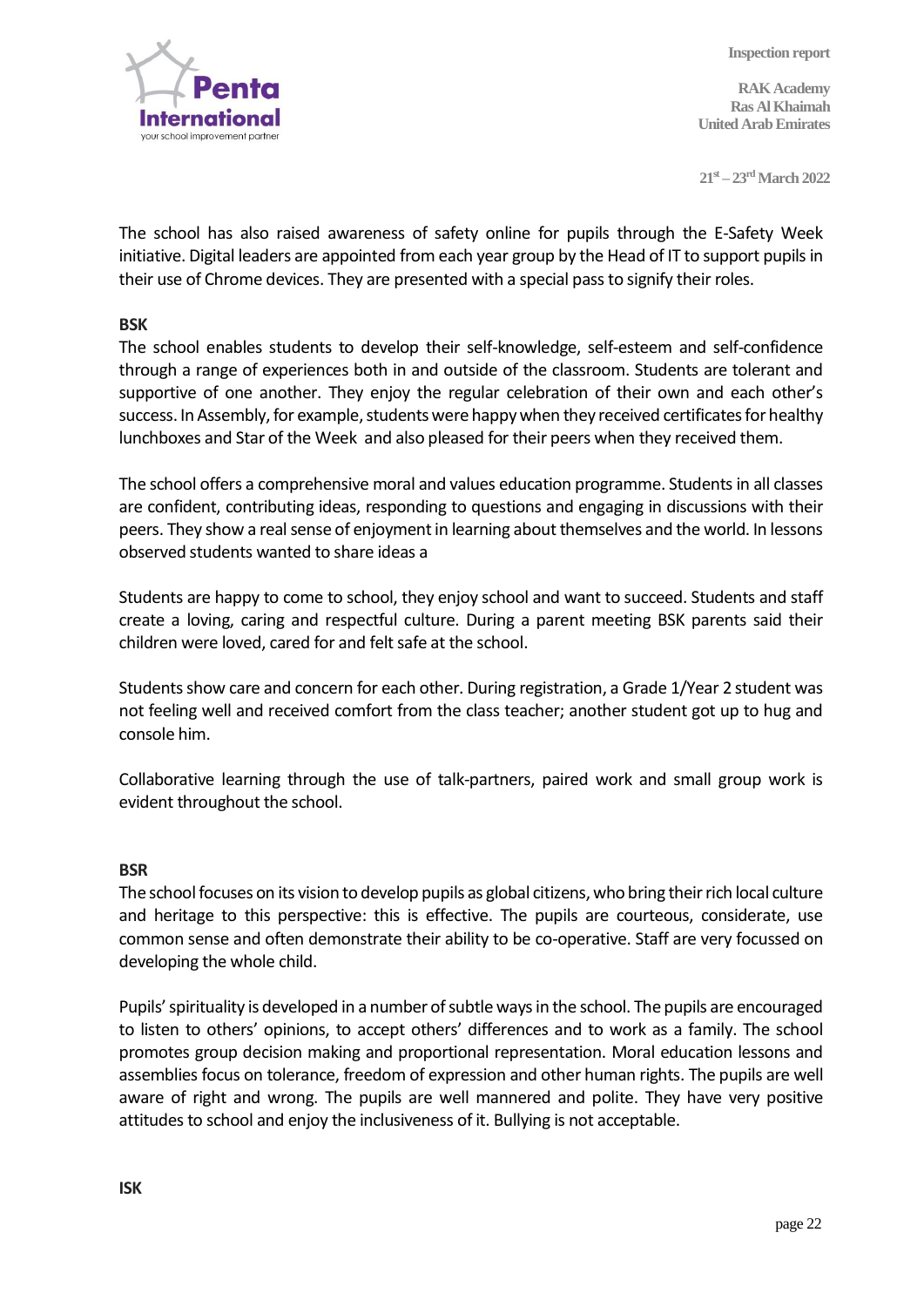

**RAKAcademy Ras Al Khaimah United Arab Emirates**

**21 st – 23 rdMarch 2022**

Pupils are proud of their school and of the progress they make. Behaviour around school is excellent, as are relationships at all levels – a very significant change from three years ago. Cultural development is good. Various cultures and festivals are celebrated in the UAE context, in addition to mufti days and class assemblies - all of which are used to celebrate and learn about other cultures.

There are other good opportunities for cultural development such as competitions and opportunities to develop dramatic and creative talents of the pupils. There are active sports teams for netball and basketball. Weekly assemblies highlight a specific theme or value in line with British values and these are explored and revisited in classes.

The school actively promotes the fundamental British values of democracy, the rule of law, individual liberty, and mutual respect and tolerance of those with different faiths and beliefs. This is delivered within the laws of the UAE. Where applicable, pupils are offered a balanced perspective.

As they progress through the school, the curriculum and other experiences ensure that they broaden and deepen their understanding of the responsibilities of citizenship, not only in the UAE but in the UK and globally.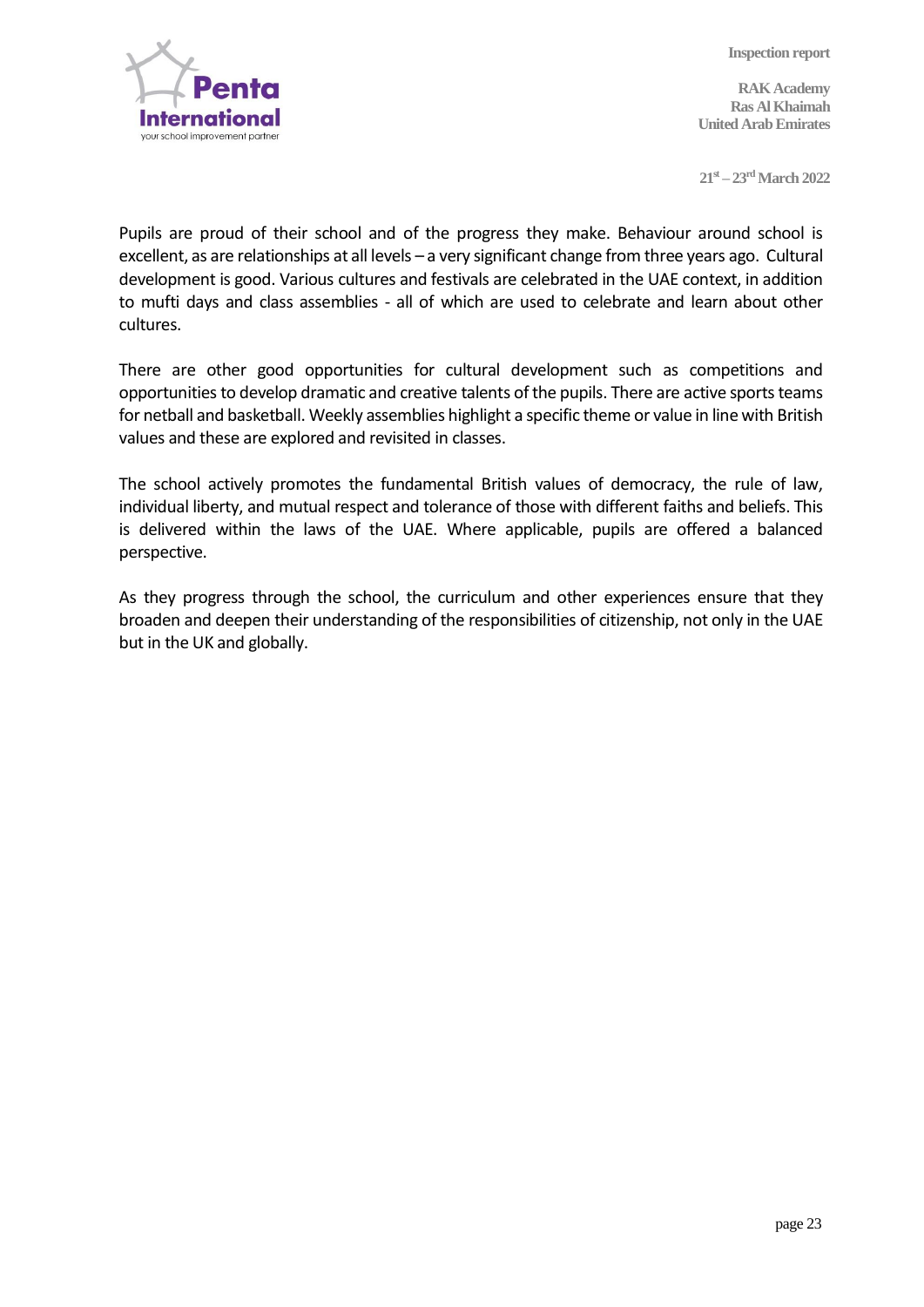**Interna** vour school improvement partne

**RAKAcademy Ras Al Khaimah United Arab Emirates**

**21 st – 23 rdMarch 2022**

## *7. Standard 3* The welfare, health and safety of the students

The welfare, health and safety of students is good, with some excellent practice. The progress made since the time of the last inspection is exemplary.

Effective policies and procedures are in place to safeguard and promote the welfare of students in the school. The school has all appropriate policies in place. There is now a team of facilities and HR specialists in place, who can drive forward and protect.

A comprehensive safeguarding policy is published on the school website. The designated safeguarding lead's photograph and contact details are clearly displayed around the school corridors. Students are appropriately supervised during the school day.

The single central register of all adults in school is in place and is robust. Arrangements for safeguarding are excellent and ensure that all students, staff, and visitors are well cared for. Students in all phases feel safe, known, cared for and valued. The school has adapted the UK safeguarding regulations to ensure that local health and safety protocols are fully incorporated. Safeguarding policy and child-protection procedures are robust and reviewed for effectiveness. Child protection training is offered to all staff. Safeguarding team meetings are held regularly to ensure that everyone can make their suggestions. There is a strong underpinning culture to ensure that students are safe at all times. All staff understand their responsibilities in relation to safeguarding, and they are very well supported by the HR and operations teams.

Instances of bullying and major behaviour violations (levels C3 and C4 on the school behaviour chart) are very rare. When they occur, the school deals with them swiftly and effectively. The school has an anti-bullying policy and the leaders are educating students and parents about bullying including cyber-bullying. Any reported incidents are usually isolated ones that SLT attend to immediately. The leadership team believes that prevention is the best medicine. They are keen to ensure that the students have a strong voice and speak up when needed.

Arrangements to promote good behaviour are effective and result in the students and parents feeling safe and happy at the school. A school management system app is used to monitor behaviour reports and concerns. The leadership team is currently doing a lot of work to monitor behaviour especially during transitions between periods. Parents are aware of the school behaviour policies and are happy with the outcomes. Leaders always explain to parents that they are fair, and that they observe students' equity when it comes to behavioural matters. Leaders have an open- door policy and agree with parents on next actions as needed.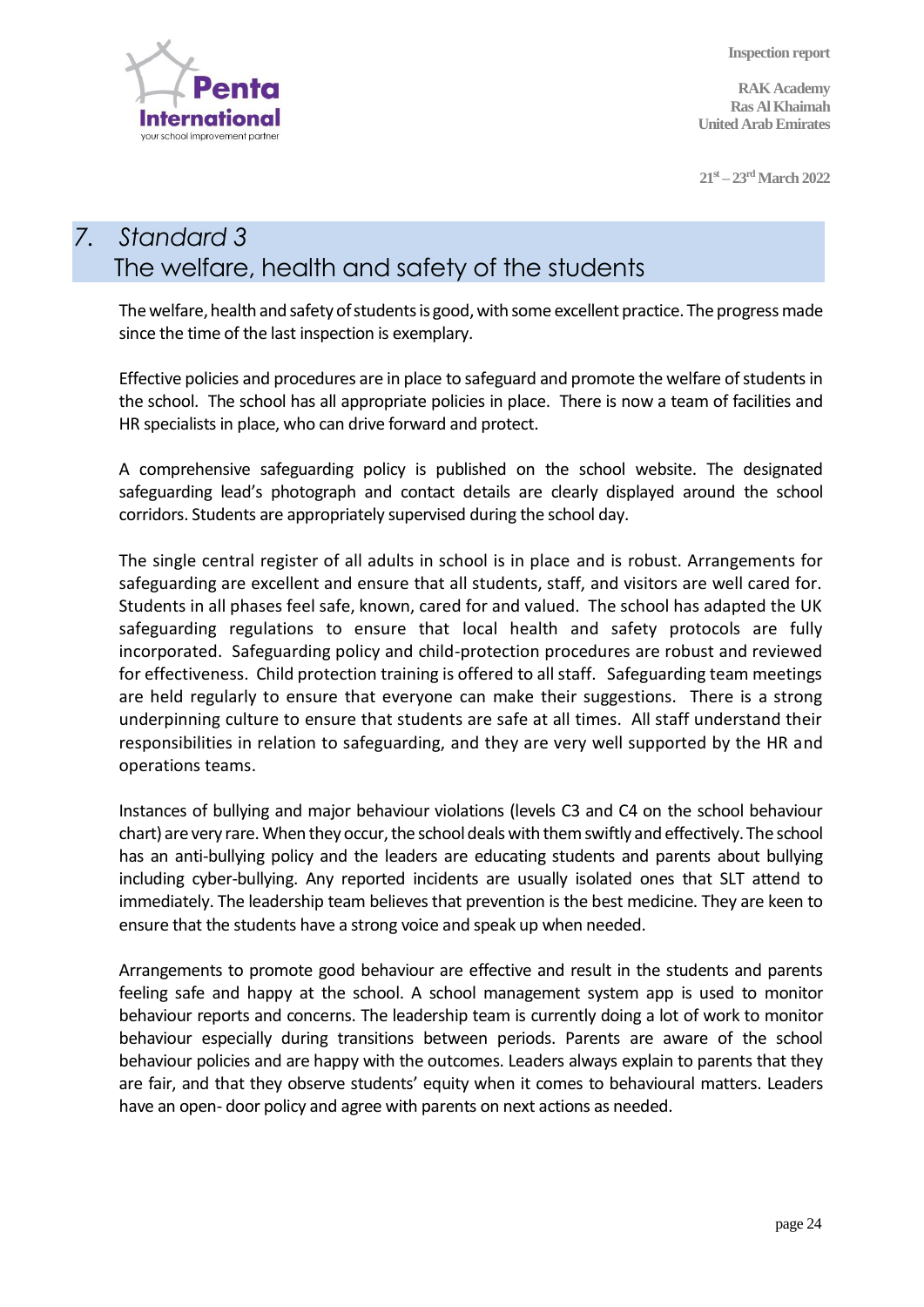**Interna** vour school improvement partne

 **Inspection report**

**RAKAcademy Ras Al Khaimah United Arab Emirates**

**21 st – 23 rdMarch 2022**

#### **BSH**

The school provides a safe environment for children to learn. Discussions with pupils confirm that children feel safe and valued. Students are taught about safety online and understand the risks. Parents expressed concern about lack of security settings on Chrome devices including access to YouTube.

The campus is safe, secure, clean and well maintained. Procedures at the beginning and end of the school day are closely monitored by the security and academic teams. Pupils are escorted by class teachers to designated age-specific entry/exit security gates where they are met by parents. Pupils who cycle to school, collect bikes from stands and leave unaccompanied with permission to Al Hamra Village two minutes away on a connected cycle path. Visitors to the school are required to sign in/sign out at the main reception desk and on showing a 96 hour PCR negative test, receive an entry swipe card to access specific areas of the building.

Healthy eating is encouraged at the school. Pupils bring packed lunches and snacks to school and are guided in healthy choices of food. The pupils eat lunch outside under a covered area during the break period. The school promotes a healthy eating campaign and celebrates World Health Day.

Regular health and safety walks are conducted by the senior operations manager and reports written to address identified issues. The clinic is appropriately staffed with a qualified nurse and records of visits maintained for staff and students. A school counsellor is employed by the school and attends the Al Hamra site once per week. She works closely with the leadership team to promote well-being and mindfulness. An annual calendar of well-being events details a comprehensive programme ranging from World Mental Health Day and World Animal Day to On line Safety and Anti-Bullying Week. A worry box is located in every classroom to support pupils by sharing their concerns. These are checked daily by class teachers and addressed on an individual basis.

#### **BSK**

High quality care is provided for students. Arrangements for the safeguarding of students are rigorous and regularly reviewed, and risk assessments are carefully attended to. Procedures for safeguarding pupils are comprehensive and effective. The parents report that their children feel safe.

The headteacher, is the deputy child protection officer in RAKA where child protection is centralized across this family of schools. However, BSK have their own safeguarding procedures, too. All staff were trained during induction period and through refresher CPD throughout the year on reporting safeguarding concerns on the school management system, and they know who they would address if they are worried about a student's safety. Automatic email notifications are sent to the Deputy Head and Headteacher when staff log in safeguarding issues. There is a shared CPD training folder on the drive that includes CPD resources on child protection and safeguarding which all staff have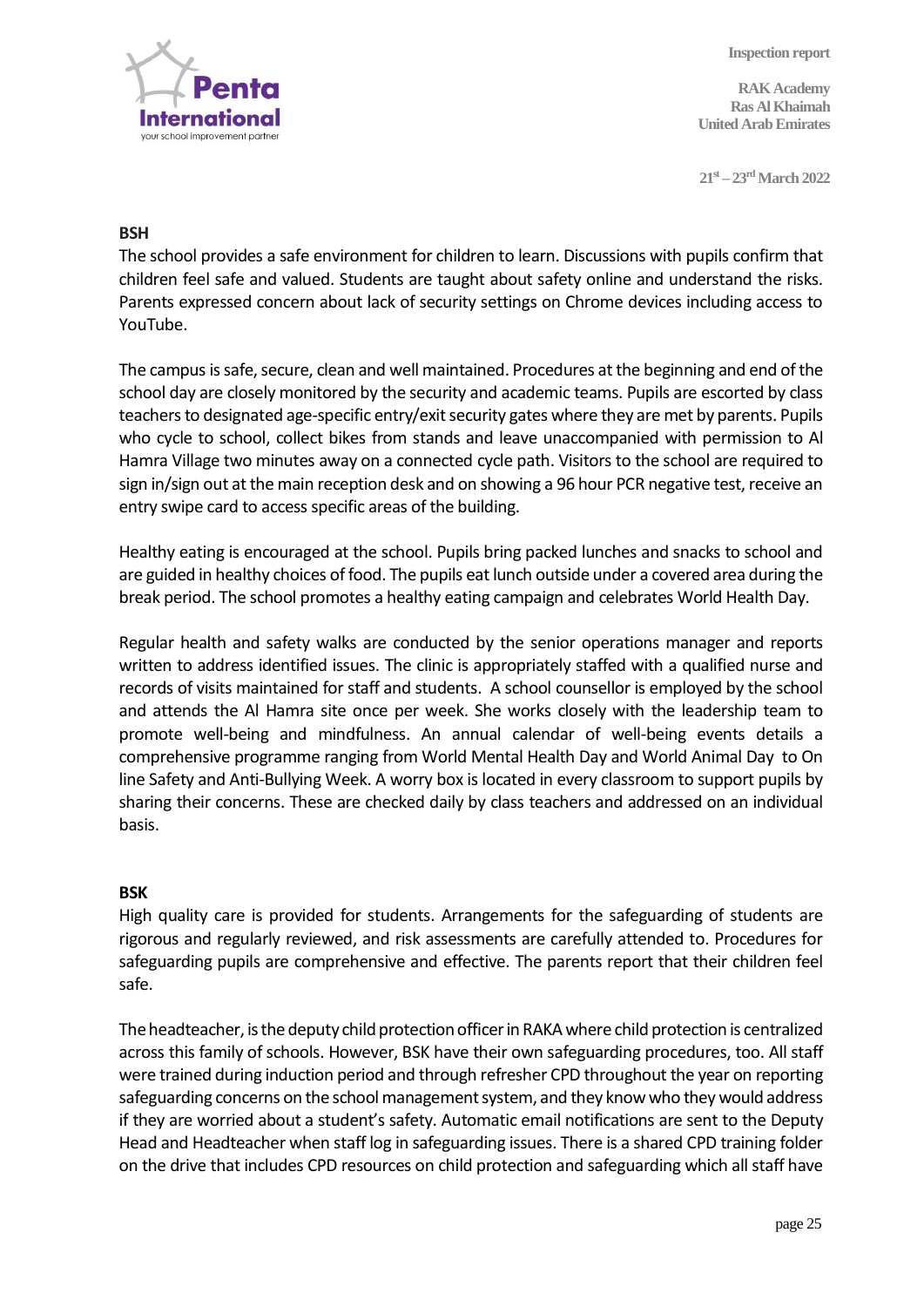

**RAKAcademy Ras Al Khaimah United Arab Emirates**

**21 st – 23 rdMarch 2022**

access to. The leaders ensure during their learning walks and class observations that safeguarding strategies shared in CPD are effectively applied.

The leadership team ensures that the children and parents are aware of who to talk to in the event that they have a safeguarding concern through emails and newsletters. A good example of that is the video that teachers and leaders prepare at the beginning of the year and share with their students and their parents informing them of who they were, what they do and how they could be reached. Vigilant teachers are supportive in safeguarding matters. Junior leadership team target children who are sitting alone in play yards and check on their wellbeing.

Most pupils are keen to achieve healthy eating habits. The teachers are daily checking students lunch box checks especially in early years to ensure that they are balanced. Health certificates are given to students if they are exhibiting healthy eating. To promote healthy eating, the Headteacher introduced the Super Food of the Week initiative where a healthy food item is promoted weekly. Students get extra Class Dojo points if they bring it to lunch. Most popular item was cucumber week, corn was the least popular. Up to 90 % of the children actively participate in this initiative. The child who gets the most points, gets to wear the cloths of their choice on Friday. The points go back to zero so that everyone gets the same fair chance the following week.

The schools conducts rigorous risk assessments that comes through the Headteacher. There were detailed risk assessments plans done for trips and activities which varied from a lengthy trip to Expo or a transit visit to the neighbouring school ISK. Fire safety, alarms & sprinklers' system were compliant with the regulatory enemies. The Clinics was spacious and resourceful. Two nurses were in the clinic attending to students as needed.

#### **BSR**

The school provides very appropriate spaces suitable for pupils to learn: classrooms are colourful and excellent use of space is made. Ample resources are available to pupils to aid them in their learning.

Provision and procedure for fire emergencies and evacuation at the school are excellent, and in line with UAE legislation. All classrooms display a map identifying the nearest emergency exit along with the fire evacuation procedure. Evacuation drills for fire take place once a year with the most recent being in Term 1.

The school has a formal written behaviour policy and an anti-bullying policy which promote good behaviour and manners. These are available on the school website. The general behaviour of pupils observed during the inspection was excellent.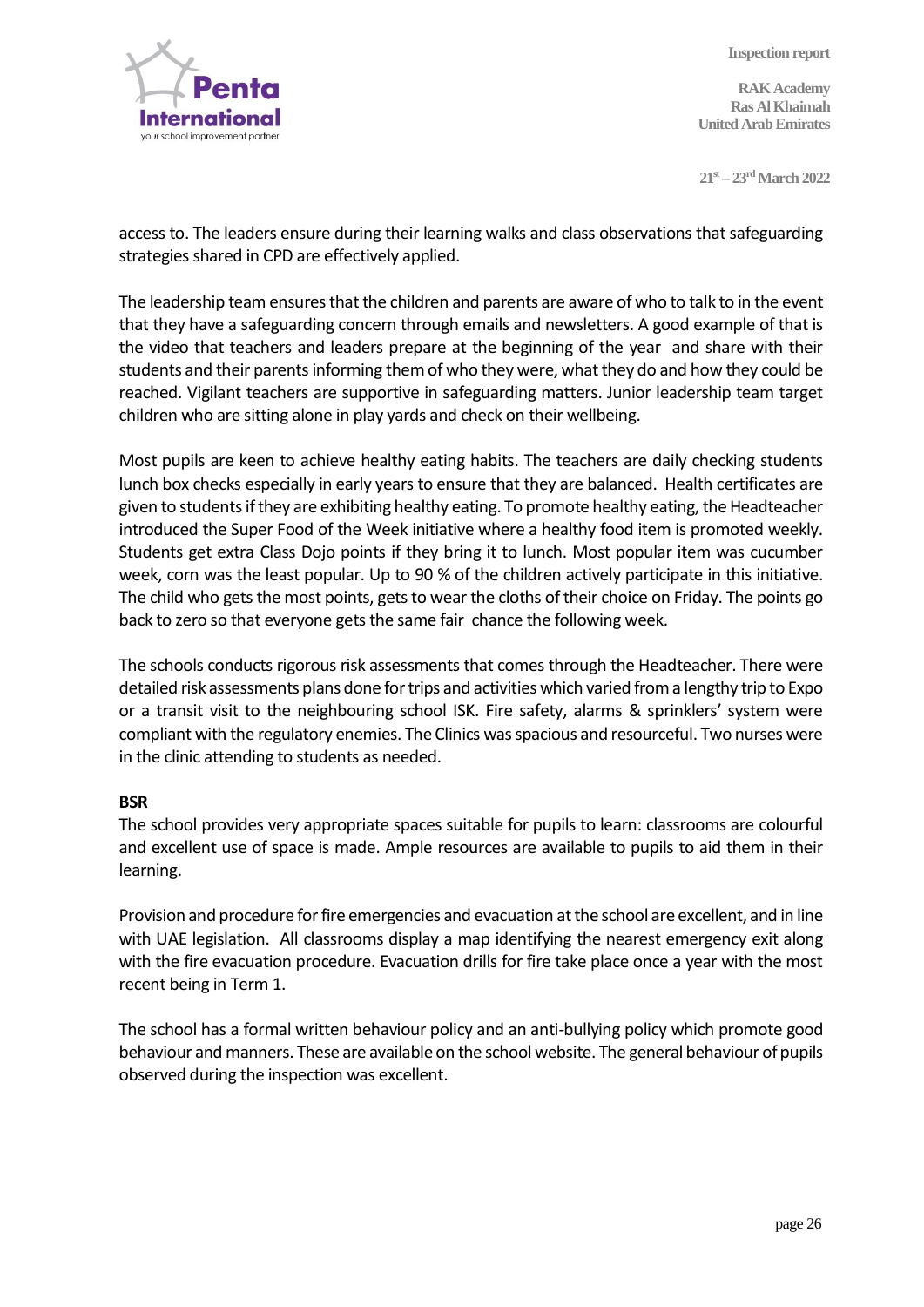

**RAKAcademy Ras Al Khaimah United Arab Emirates**

**21 st – 23 rdMarch 2022**

#### **ISK**

Major works undertaken in the last three years have resulted in a much safer and more pleasant environment.

Admission and attendance registers conform to local regulatory requirements. They are appropriately maintained and interventions take place for students who are regularly absent.

All appropriate training and checks continue: child protection training by all staff, staff sign to acknowledge, and clear child protection systems, process and records are in place. All ancillary staff have police checks. Fire drills and evacuation procedures are clear and practised, with the lockdown policy being rolled out this year.

The nurse clinics are well resourced with trained staff and a doctor is a shared resource with other schools in the group. The exit of the students at the end of the school day is vastly improved since three years ago.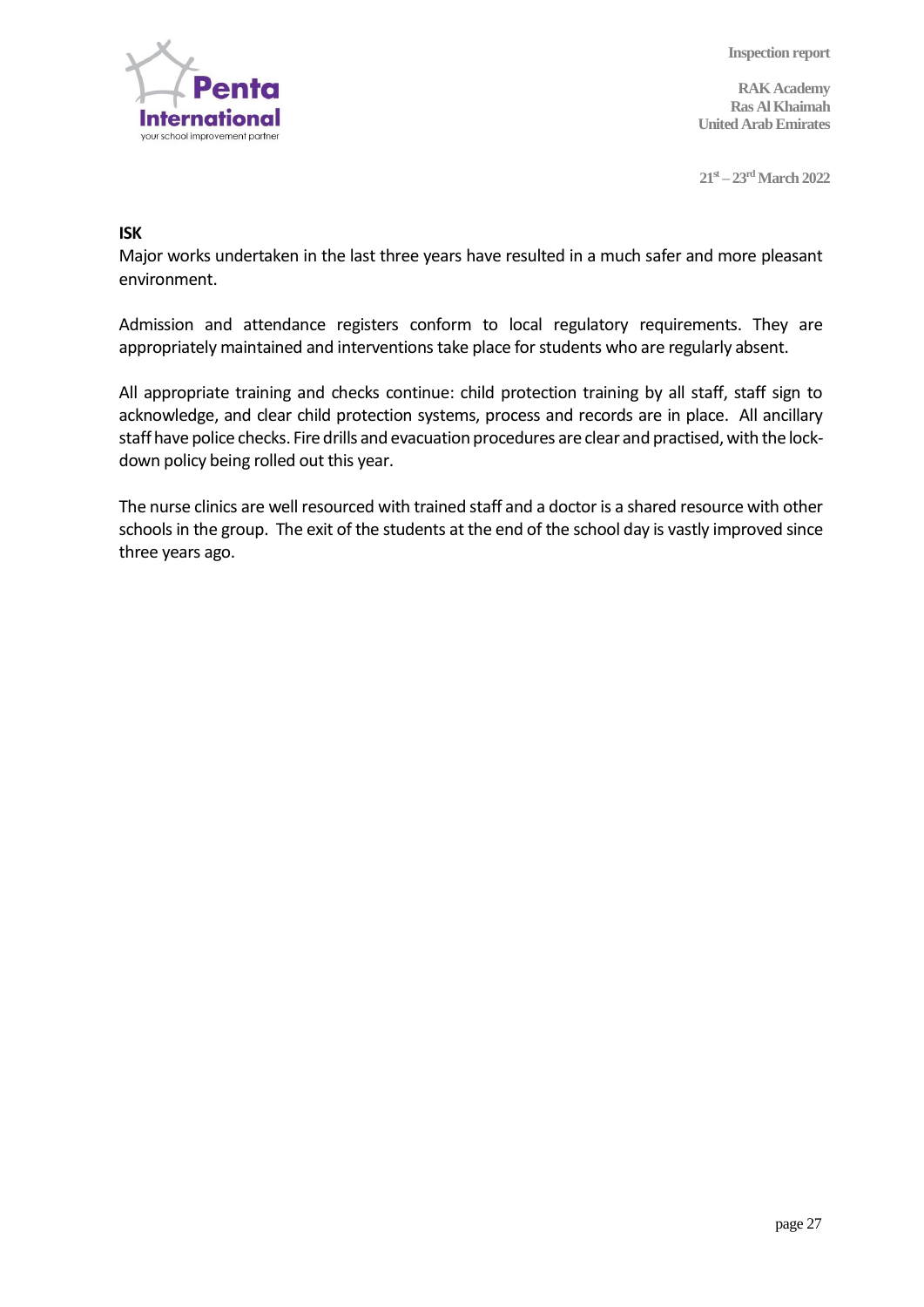Interna vour school improvement partn

 **Inspection report**

**RAKAcademy Ras Al Khaimah United Arab Emirates**

**21 st – 23 rdMarch 2022**

## *8. Standard 4* The suitability of the proprietor and staff

The ownership of the school has not changed in the last three years, but the manner in which it operates has improved very significantly. The chair of the board, Her Highness Sheikha Amneh Saud Al Qasimi and all board members are of high standing and well regarded in the local community. The board oversee school policies as well as the strategic direction of the school: there have been a number of major decisions taken in the last few years, which demonstrate that the board is both brave and shrewd. This is highly commendable.

All local requirements are met, including the right to work in the host country; suitability to work with children and appropriate certificates of suitability. The board ensures the school fulfils the safety, care and guidance requirements for all students. In addition, they take responsibility for the checking of staff credentials.

Prior to the confirmation of staff appointments, appropriate checks, including police checks in the country of origin (where possible), are carried out to confirm their identity, medical fitness, right to work in the UAE and their previous employment activity.

Teaching staff have teaching qualifications and/or experience in teaching in Britain or in British curriculum schools. The leadership structure is shared and staff are aware of their line manager and understand their roles. Job descriptions for some positions are clear, but for example those for grade leaders or phase leaders in primary and progress leaders in ISK, teachers and support staff were not.

RAKA maintains and made available to inspectors, a single comprehensive list of all staff and external partners who currently work in the school, showing the dates when they commenced and ceased working in the school. It also keeps and made available for inspectors, records of all checks completed in respect of staff and volunteers who currently work at the school or who have worked at the school since the date of the last inspection. This is an excellent and appropriate working document.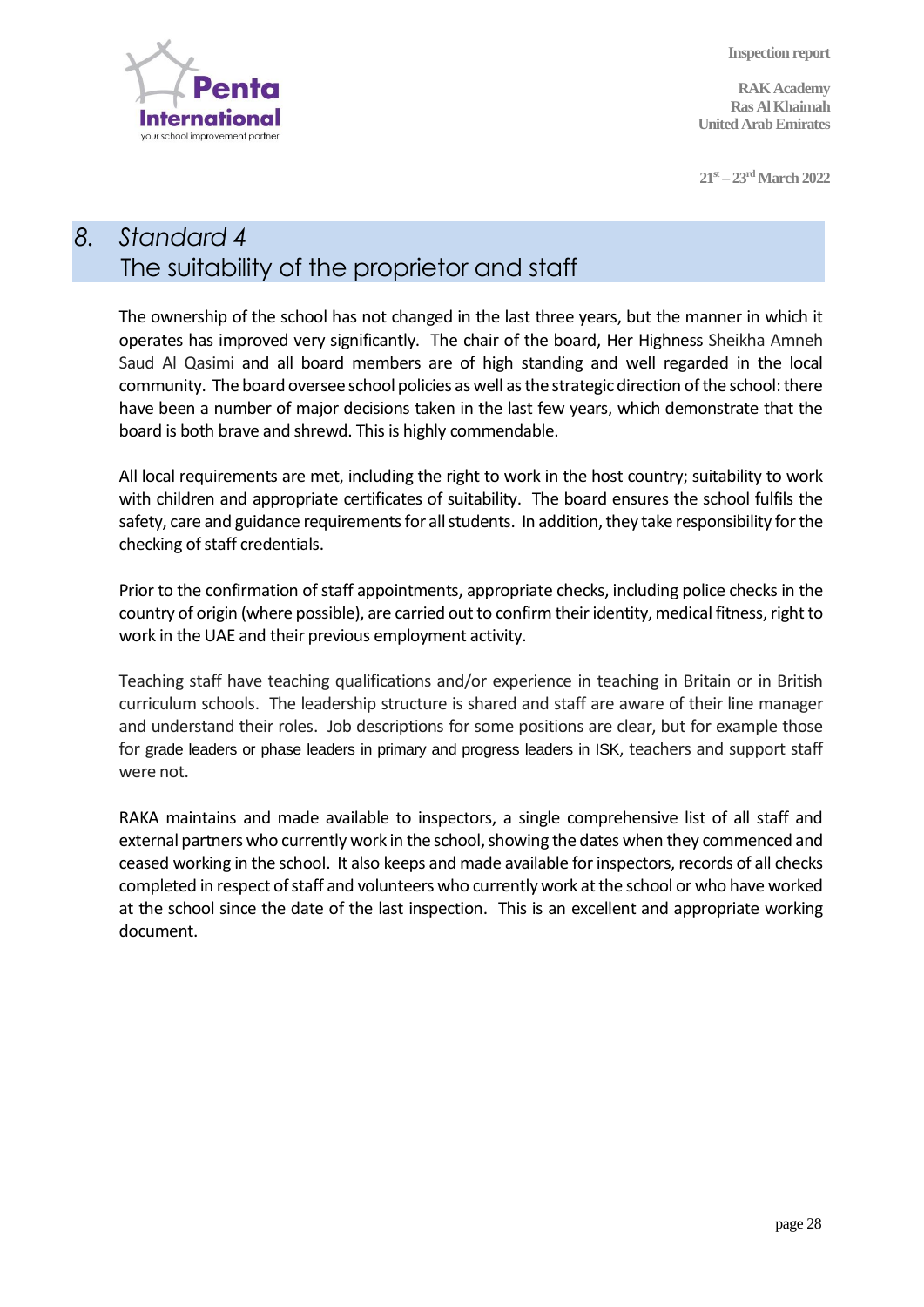**RAKAcademy Ras Al Khaimah United Arab Emirates**

**21 st – 23 rdMarch 2022**

## *9. Standard 5* The premises and accommodation

The premises and accommodation are good with some outstanding features.

#### **BSH**

**Interna** vour school improvement part

The premises and accommodation are excellent with opportunities for further developments. However there is currently no swimming pool at Al Hamra.

The buildings and classrooms are modern, in good condition and well maintained with a strong cleaning team who regularly maintain high levels of hygiene in all teaching areas. On the ground floor, PreKG and KG classrooms are spacious, light and airy. However, on the first floor corridors, upper KS2 classrooms are mostly confined, doors closed and very warm. Classrooms at Al Hamra are well-resourced.

An outdoor covered area with artificial turf and seating provides suitable year group break out areas where pupils can relax and eat their snacks. Wall displays in the school are colourful and informative although there is little evidence of pupils' work included. The school library is situated at the heart of the school and includes a welcoming rainforest reading corner environment for pupils to enjoy selecting and reading books available on jungle themed sofas.

The school provides a modern theatre with spacious stage area that is used for a range of events, performances and assemblies. Other facilities include a purpose built sports hall. Outdoor facilities include sports pitches.

A separate service road provides a safe route for the school bus service. This is also the access point for all school deliveries.

#### **BSK**

Most features of the school's buildings and premises are satisfactory with some good features.

There are many purpose built, specialist areas. The auditorium is shared across the 3 schools and is well maintained. The school has 3 fully equipped IT suites, dedicated music and art rooms that serve the students well. Classrooms are adequately equipped with smartboards, however additional IT facilities are limited from grade 1/year 2 and below.

Classrooms on the ground and 2nd floor are suitable in size for the current class capacity of 30 students. However, classes on the first floor are not big enough for current student numbers. A Grade 2/Year 3 class on the first floor that was observed with 28 students, had no available floor space for bags and equipment, which was not safe.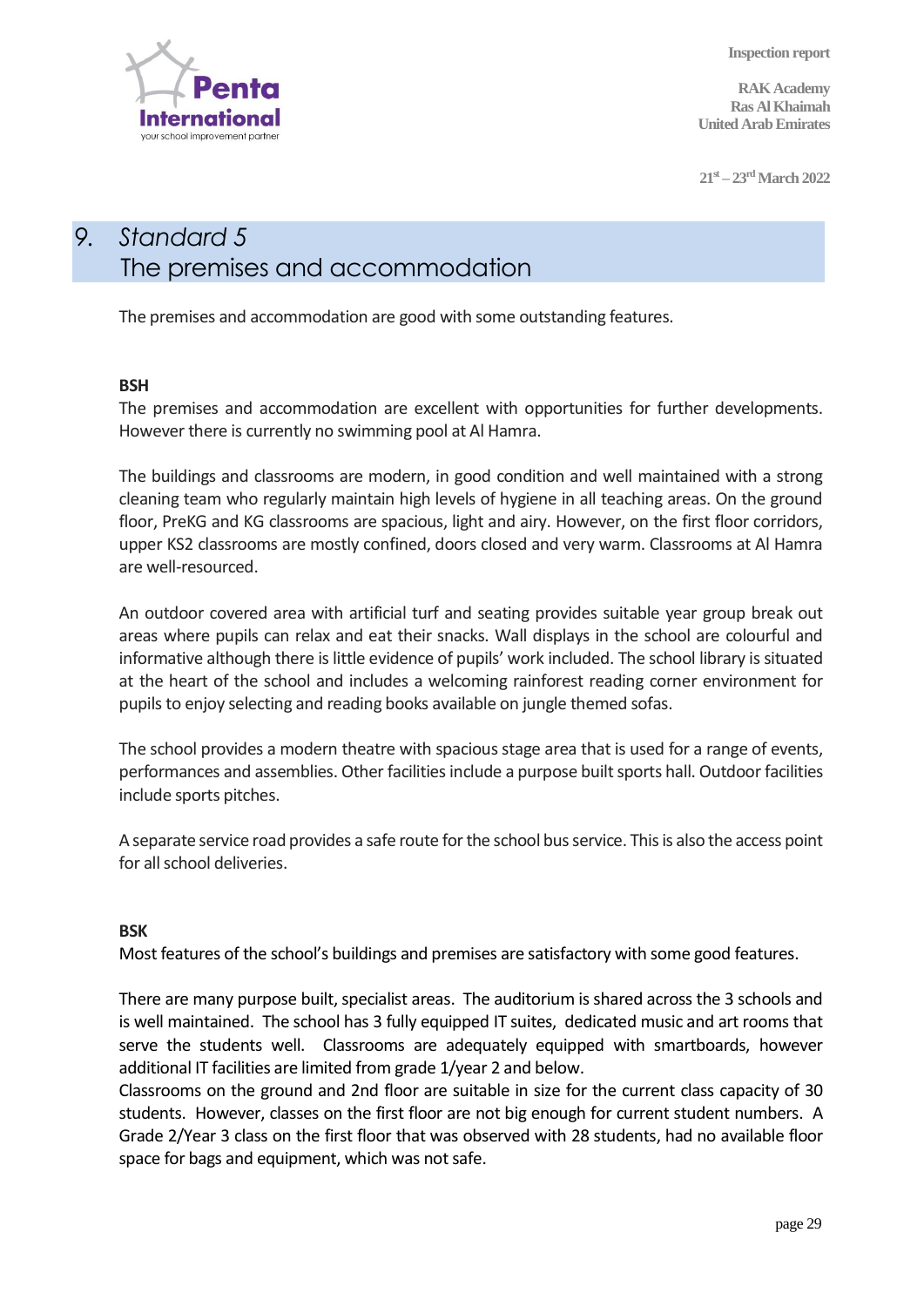

**RAKAcademy Ras Al Khaimah United Arab Emirates**

**21 st – 23 rdMarch 2022**

General appearance and 'wear and tear' needs to be addressed as a priority. The vast majority of classrooms require superficial maintenance to address chipped paint and holes from previous displays/installations.

There is a canteen (currently not in use due to COVID-19 protocols), a small medical centre and segregated key stage play areas that are mostly age appropriate. However, Pre K and KS1 have moved to the International School site due to a lack of early years play equipment in the British School site. The premises allowed effective supervision of students by teachers and staff in break and lunch times.

The facilities for students' physical education are excellent, with a variety of spaces utilised. These include a swimming pool, 2 indoor gymnasiums (1 soft floored for early years students) and various well shaded outdoor areas with suitable markings to enhance learning and skills. Changing and washing areas are in place and well maintained.

#### **BSR**

The premises and accommodation are excellent with opportunities for further developments. However there is currently no swimming pool at Al Rams.

The buildings and classrooms are modern, in good condition and well maintained with a strong cleaning team who regularly maintain high levels of hygiene in all teaching areas. On the ground floor, PreKG and KG classrooms are spacious, light and airy. However, on the first floor corridors, upper KS2 classrooms are mostly confined, doors closed and very warm. Classrooms at Al Hamra are well-resourced.

An outdoor covered area with artificial turf and seating provides suitable year group break out areas where pupils can relax and eat their snacks. Wall displays in the school are colourful and informative although there is little evidence of pupils' work included. The school library is situated at the heart of the school and includes a welcoming rainforest reading corner environment for pupils to enjoy selecting and reading books available on jungle themed sofas.

The school provides a modern theatre with spacious stage area that is used for a range of events, performances and assemblies. Other facilities include a purpose built sports hall. Outdoor facilities include sports pitches.

A separate service road provides a safe route for the school bus service. This is also the access point for all school deliveries.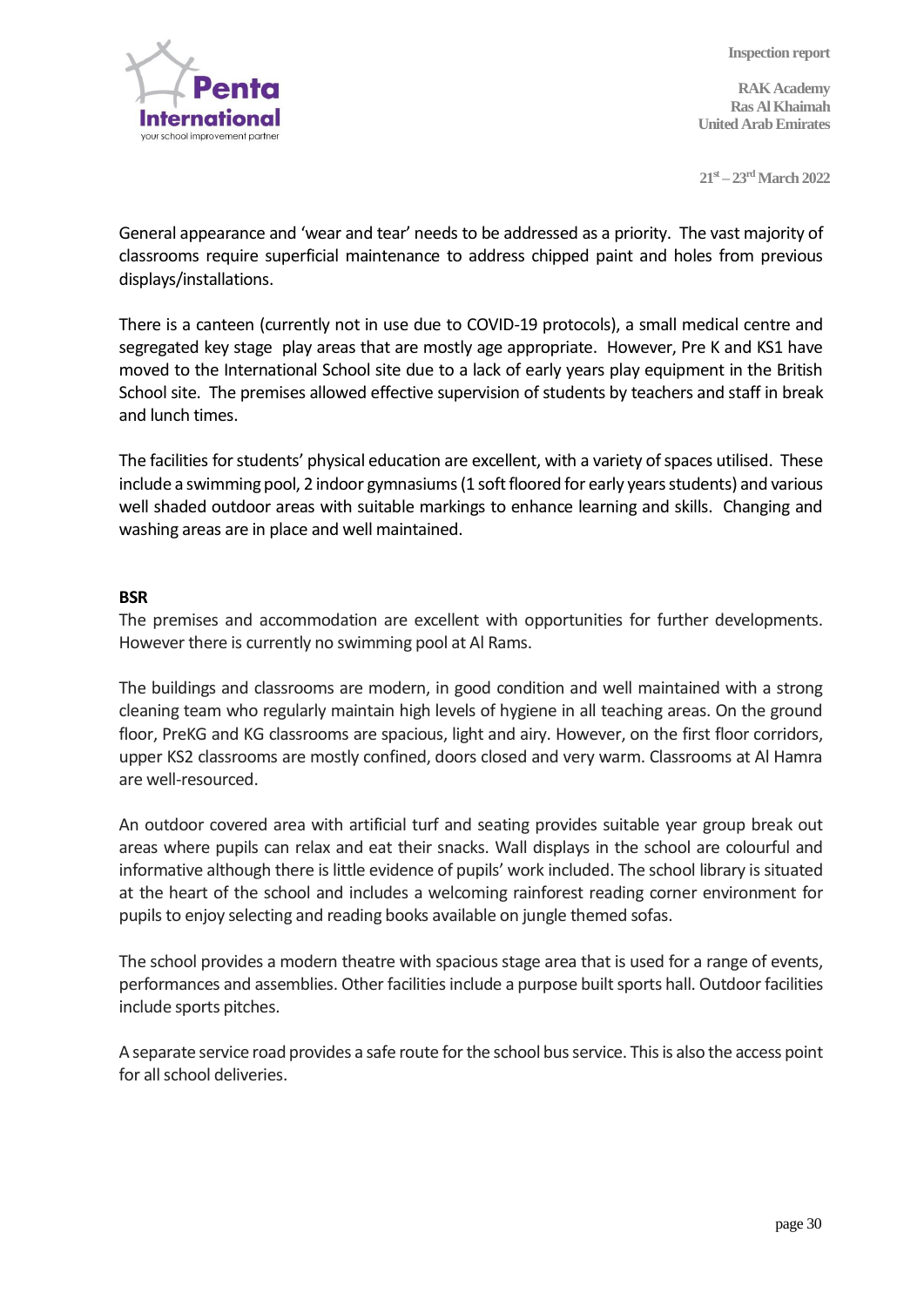

**RAKAcademy Ras Al Khaimah United Arab Emirates**

**21 st – 23 rdMarch 2022**

#### **ISK**

Most features of the school's buildings and premises are satisfactory with some good features. Many features of the school's buildings and premises have seen improvements over the last few years. The school has recently renovated the science labs, which has seen a marked improvement in these facilities. The school has also invested in the development of the DT and art facilities, which provides the students with greater learning opportunities in those subjects.

The maintenance of the school is good and has significantly improved since the last inspection.

The vast majority of classrooms are well resourced and furniture is appropriate and meets the needs of the learners. The school has a auditorium and is utilised regularly by all year groups. ISK has a strong IT infrastructure with 3 IT labs and school wide 'bring your own device' provision. Many classrooms have interactive white boards. Students from grade 2/year 3 to grade 8/year 9 have Chromebooks; in grade 9 (year 10) to grade 12 (year 13), there is a 'bring your own device' (BYOD) policy.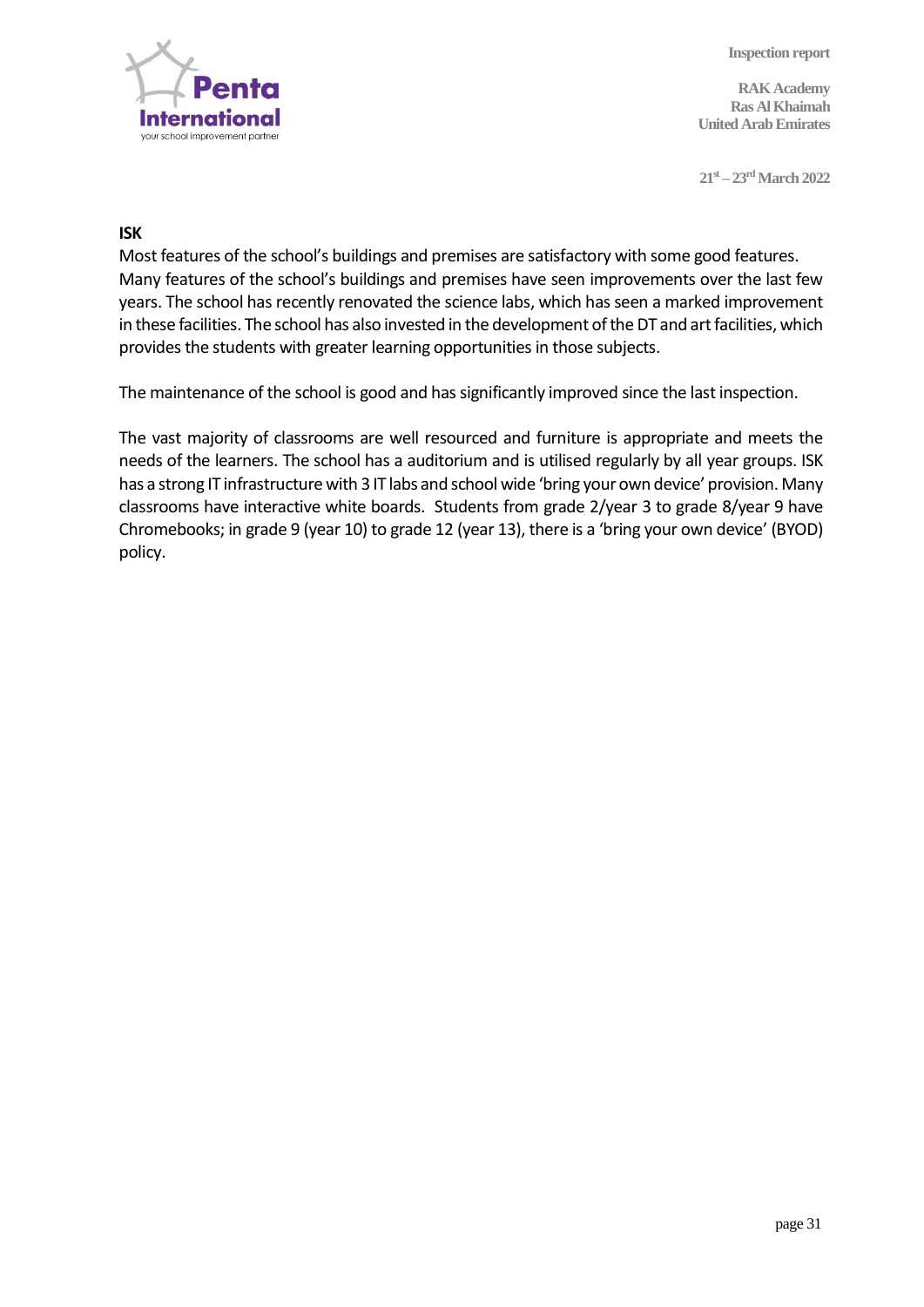**21 st – 23 rdMarch 2022**

## *10. Standard 6* The provision of information for parents, carers and others

The provision of information provided by the school to parents, prospective parents and the wider community is good.

Parents report that they are happy with RAKA and the provision it makes for their children. Many feel they have open access to leadership and teachers, and can request meetings whenever they want to raise any issues. The academy is fully committed to engaging parents in their children's learning: they are often invited in to the school.

The provision of information about school for parents, carers and others is under review and development. The school currently shares key information via an interim website. The launch of a new website is imminent. Curriculum plans for all year groups are available here. Policies regarding child protection and safeguarding policy, anti-bullying, attendance and punctuality, feedback and EAL can be viewed on the website. The admissions process is also available on the website.

#### **BSH**

Whilst the primary behaviour policy is provided, some parents and pupils reported that they were unclear about the process. Rewards and sanctions are logged on the school data management system software and shared with parents through the recently launched parent portal. Parents feel confident to raise any concerns informally through their child's class teacher. Parents are also able to have direct contact with the head if required. The *Dojo* system of messaging is used effectively across the school to share daily notices and maintain contact between home and school. A daily *padlet*link is shared with parents to provide information relating to the curriculum and news items.

Parents valued the vision of the new head and the open door policy that he has introduced. They receive termly reports via the parent portal and online parents' meetings. Parents would like more detailed feedback through the course of the year and are willing to give time to support activities in school. A few parents expressed concern about limited communication: not all had been able to access feedback surveys, for example: they recognised that at present, the school's approach is reactive, as new processes and systems are becoming embedded.

Parent webinars are offered to parents to share updates on curriculum development. The Grade 5/Year 6 to Grade 6/Year 7 transition process is carefully prepared in Term 2 for pupils and parents to include a weekly transition newsletter, visit to the secondary school and parent webinar. The school estimates that 85% of the cohort will move up to the school's secondary school in August 2022.

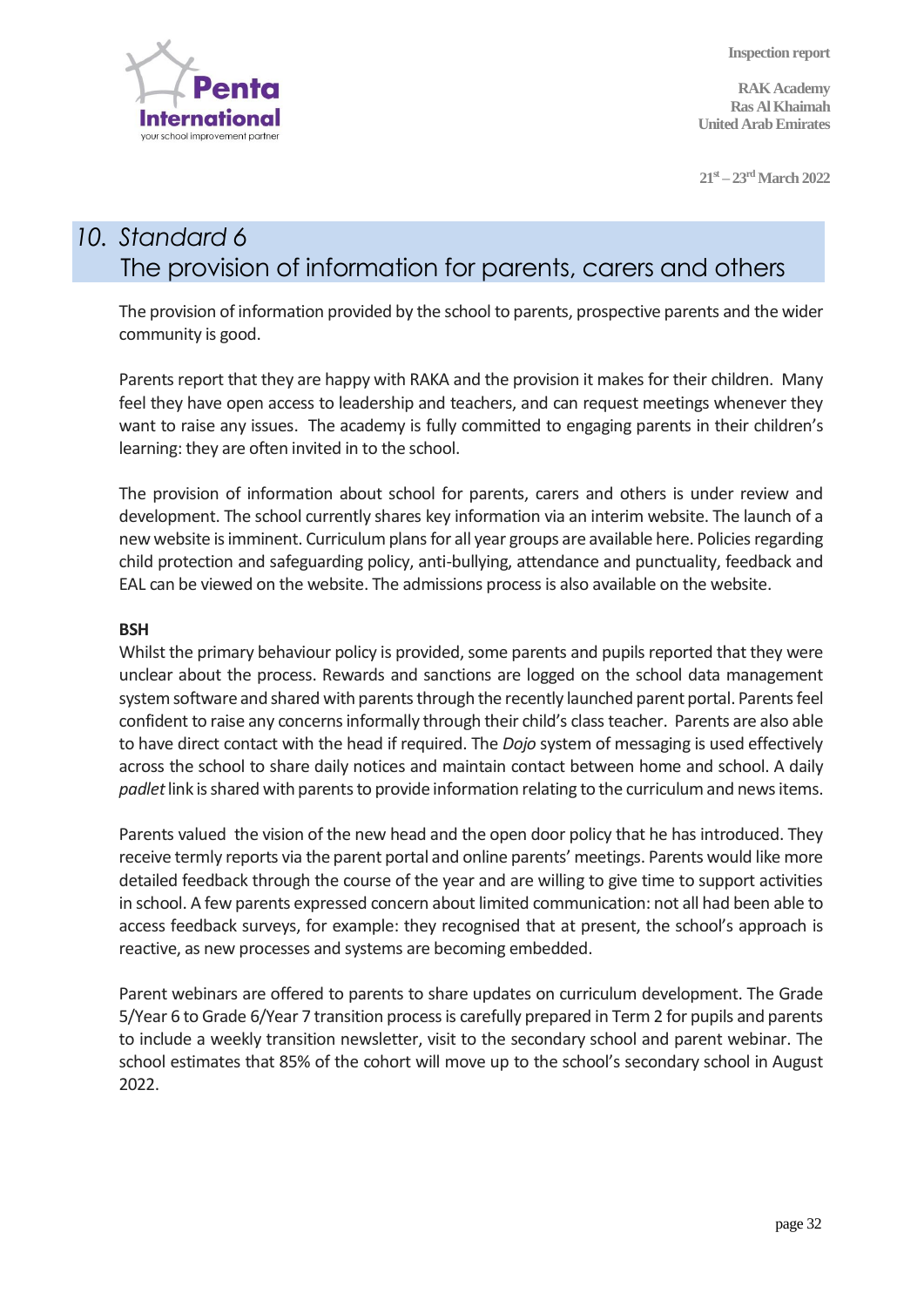

**RAKAcademy Ras Al Khaimah United Arab Emirates**

**21 st – 23 rdMarch 2022**

#### **BSK**

Provision of information to parents and stakeholders meet the BSO requirements. All school information and policies re posted on the school website for RAK Academy.

Parents are happy with the level of communication provided by the school. They think that it is "the best school in Ras Al Khaimah". They spoke highly of the school leadership team. Concerns and grievances are immediately and effectively attended to, especially during Covid-19 and distance learning. Parents think that the staff were friendly and supportive. Numerous tools of communication are used to keep the parents informed about their children's progress at school like newsletters emails, WhatsApp and Class Dojo. They receive weekly progress reports from teachers and daily messages from the parent liaise officer/the headteacher's PA.

The *Coffee Tuesdays*initiatives rolled out by the headteacher where the headteacher host informal parents social meetings to listen to their concerns and suggestions was highly praised by the stakeholders. Moreover, the headteacher allows the parents to attend some lessons virtually via zoom to give them a glimpse of their children's learning experiment.

The students and parents are supported as students move from one key stage to another. They attend seminars with secondary leaders and teachers who explain the expectations from students and parents in the secondary school.

The school student council is highly regarded by parents and they believe that their children are learning a lot from the experience. They are gaining leadership skills and pushing many initiatives forward to the school staff. A good example of these initiatives is "Reading Ambassadors" where student council members go to the younger grades in early years and read to them. Student council members are conscientious about energy conservation and they try to spread awareness about it to the other students. That are always keen switching light and air conditioners off before leaving classrooms for breaks or at the end of the day.

#### **BSR**

Parents are happy with the school, its leadership and the provision made for their children. They are very satisfied with the quality and quantity of information provided by the school. Key school policies are available for parents on the school website.

The focus group of parents reported that the school is quick to respond with appropriate action when issues are raised. They can approach the class teacher with their concern and if it is not resolved appropriately they would go to the leadership team.

Parents receive termly written reports through the parent's portal on the school website and can request face to face meetings with their child's teacher. They receive daily and weekly updates on their child's learning by email, phone and class dojo. Teachers are accessible at the beginning and the end of the school day and have an open door policy. Parents are also informed of their child's attendance.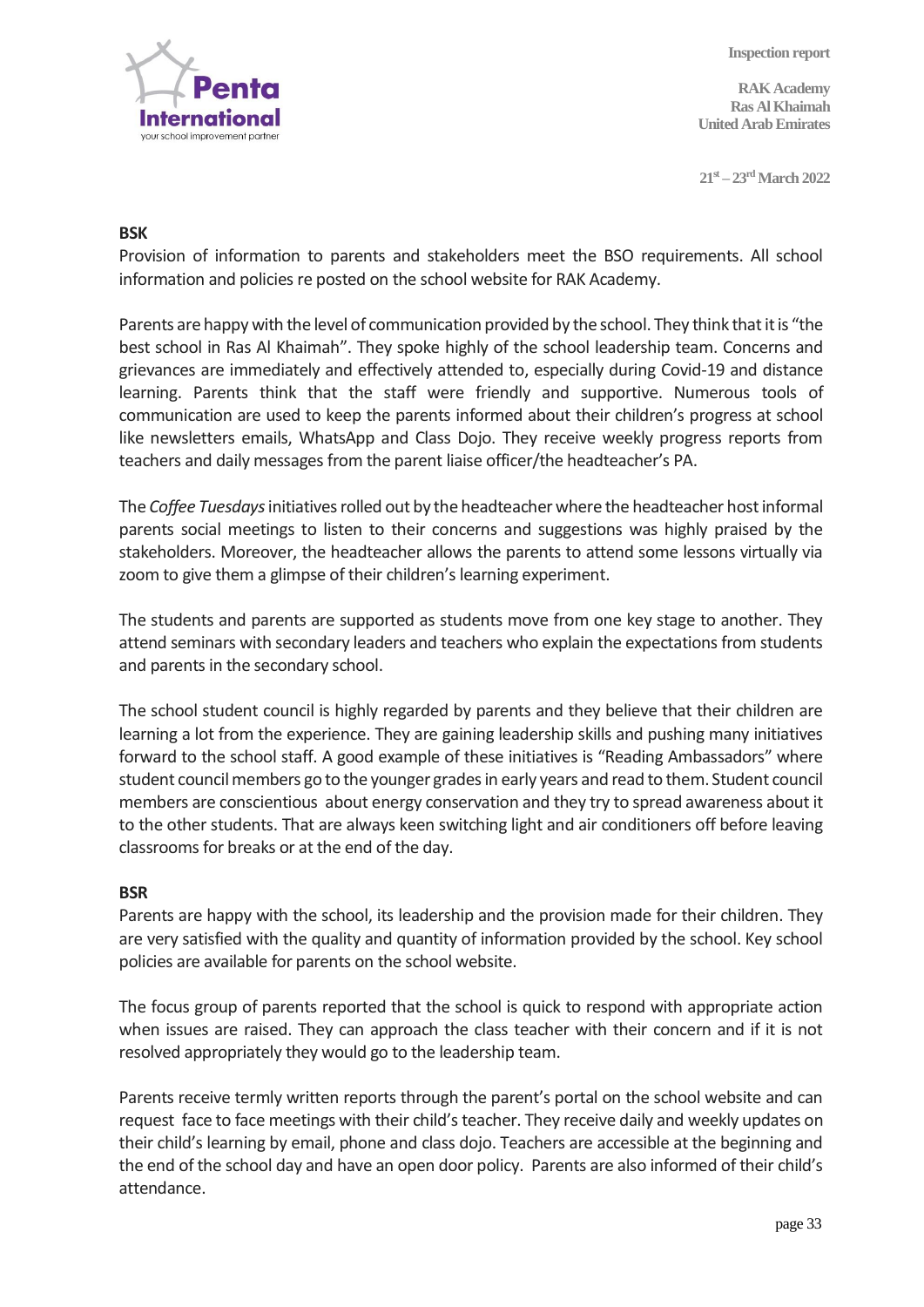**RAKAcademy Ras Al Khaimah United Arab Emirates**

**21 st – 23 rdMarch 2022**



Parents have enjoyed being part of classroom activities and UAE events which have taken place this year. They would like to be invited to participate in other celebration days. Once a month the principal offers a 'drop in' morning for parents to meet and voice concerns. Parents are content with the after-school activities provided for their children and feel that the school is a positive fun environment.

**ISK**

Communication, including the provision of information for parents, carers and others, is a key priority for ISK. The school fully meets all aspects of the BSO standard in this respect; it is becoming a strong feature of the school. ISK parents stated enthusiastically that there had been "a tremendous improvement" in the way the school communicates with parents.

The information systems are developing an effective gateway towards transparency and understanding about school procedures. Reporting to parents on student progress and attainment is disseminated through termly online progress reports, parent consultation evenings; parents are invited to face to face or online meetings via email to communicate concerns about underachievement.

The school website publishes key policies including the RAK Academy grievance or complaints policy, detailed information about the curriculum, exam performance, important school dates, external exam schedules and news about the school. However, the short commentary on well-being understates the strong practice in the school.

Parental surveys offer valuable feed-back to the school. The school publishes weekly newsletters (they are currently on version 29) showcasing the vibrancy of students' activities in and out of the classroom. They are full of information on upcoming events. Importantly, they relay how local UAE culture is celebrated at school. Parent webinars have been introduced to support admission and transition arrangements. On the rare occasion that a parent's level of English is insufficient to comprehend essential information, the school provides a translator.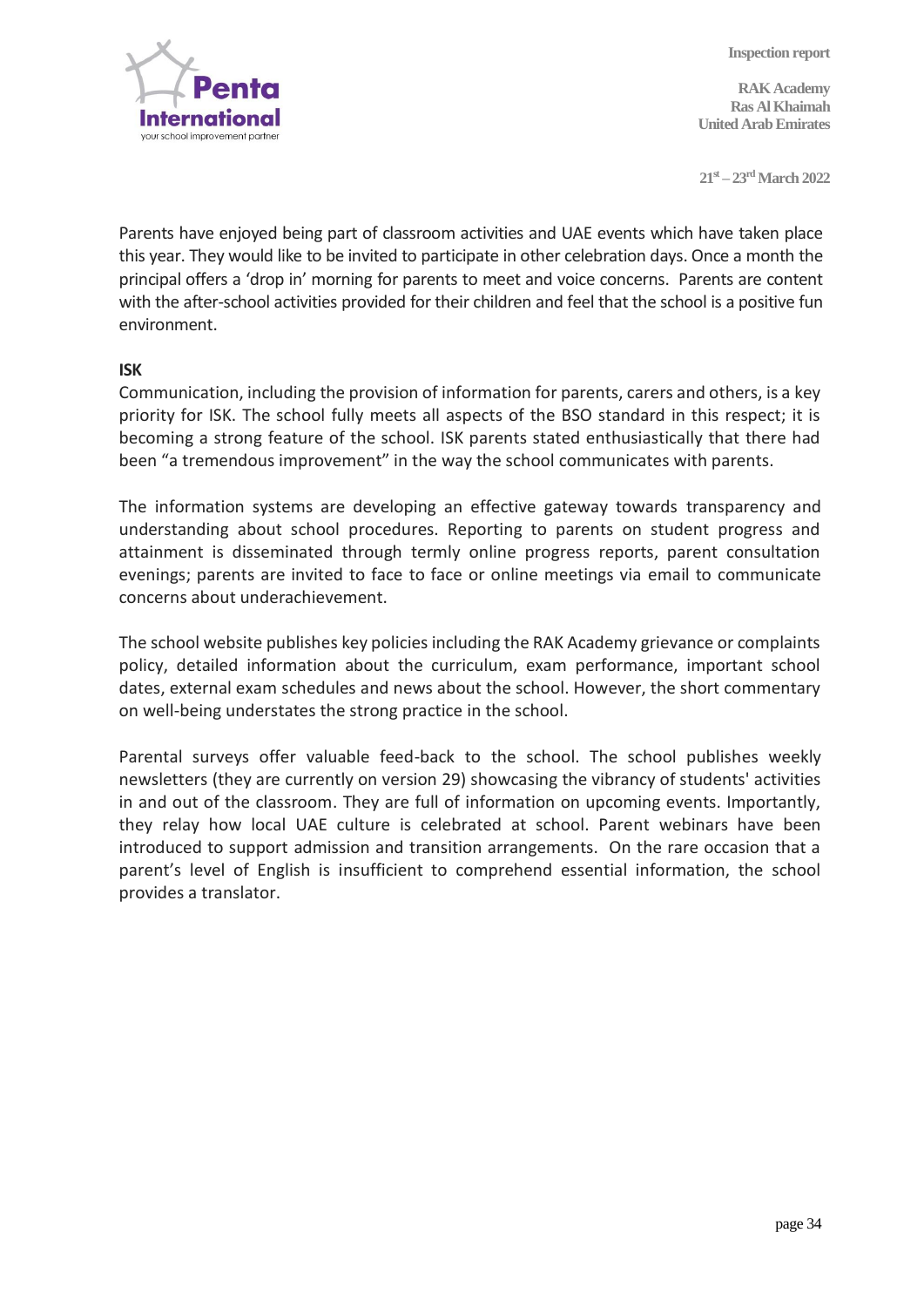Interna vour school improvement partn

 **Inspection report**

**RAKAcademy Ras Al Khaimah United Arab Emirates**

**21 st – 23 rdMarch 2022**

## *11. Standard 7* The school's procedure for handling complaints

RAKA has a clear complaints (known as 'grievance') policy, dated 28.05.2019, that establishes a procedure for dealing with concerns and complaints relating to any provision of facilities or services provided. It includes all stakeholders, regardless of their age or position.

It is transparent, open and effective, and gives due regard to local regulatory requirements and circumstances. It aims to ensure any concerns are dealt with openly, honestly, politely and in confidence. The procedure confirms that all concerns and complaints are looked into thoroughly, fairly and in a timely manner. In fact, one parent stated very enthusiastically that she reported a bullying incident that her son faced, the school took immediate actions and the incident was never repeated.

Complaints are rare and nearly always resolved informally. The class or subject teacher is consulted first, but if an issue is not resolved, it can be raised with the subject, year and senior leaders. All parents have easy access to class teachers and senior leaders at the start and end of the school day.

The academy understands that, on occasions, stakeholders may want to raise a grievance related to the school and its operations. The policy encourages communication between stakeholders and the school, to ensure that problems arising during the course of the school year can be expressed and quickly resolved. Most grievances are resolved through informal discussions with class teachers, tutors or heads of year. Parents/guardians are expected to approach their immediate school contact with any concerns they have. This can also be formally done in writing.

If the grievance remains unsettled, then the matter can be referred onwards in writing, to the head of school or the executive principal. If the grievance directly concerns the executive principal then the process is referred directly to the board level. Final appeal can be lodged in writing with the board.

Complaints are handled as quickly and fairly as possible. Initial responses at all levels are made within 7 working days. A final decision is reached, if necessary, not more than 2 months after the grievance arose, if the process moves to the third level.

The stakeholder has the right to be accompanied by a friend, colleague or professional representative at any meetings called to discuss the grievance. After all meetings, the chairperson will write to confirm the outcome of the grievance, normally within five working days.

All records are treated as confidential. Confidentiality is assured by all parties involved in the complaints process. All records are stored in the central offices where they can be accessed by the appropriate bodies at a later date, if required. In discussion with inspectors, parents stated they felt confident about raising concerns, should they have any.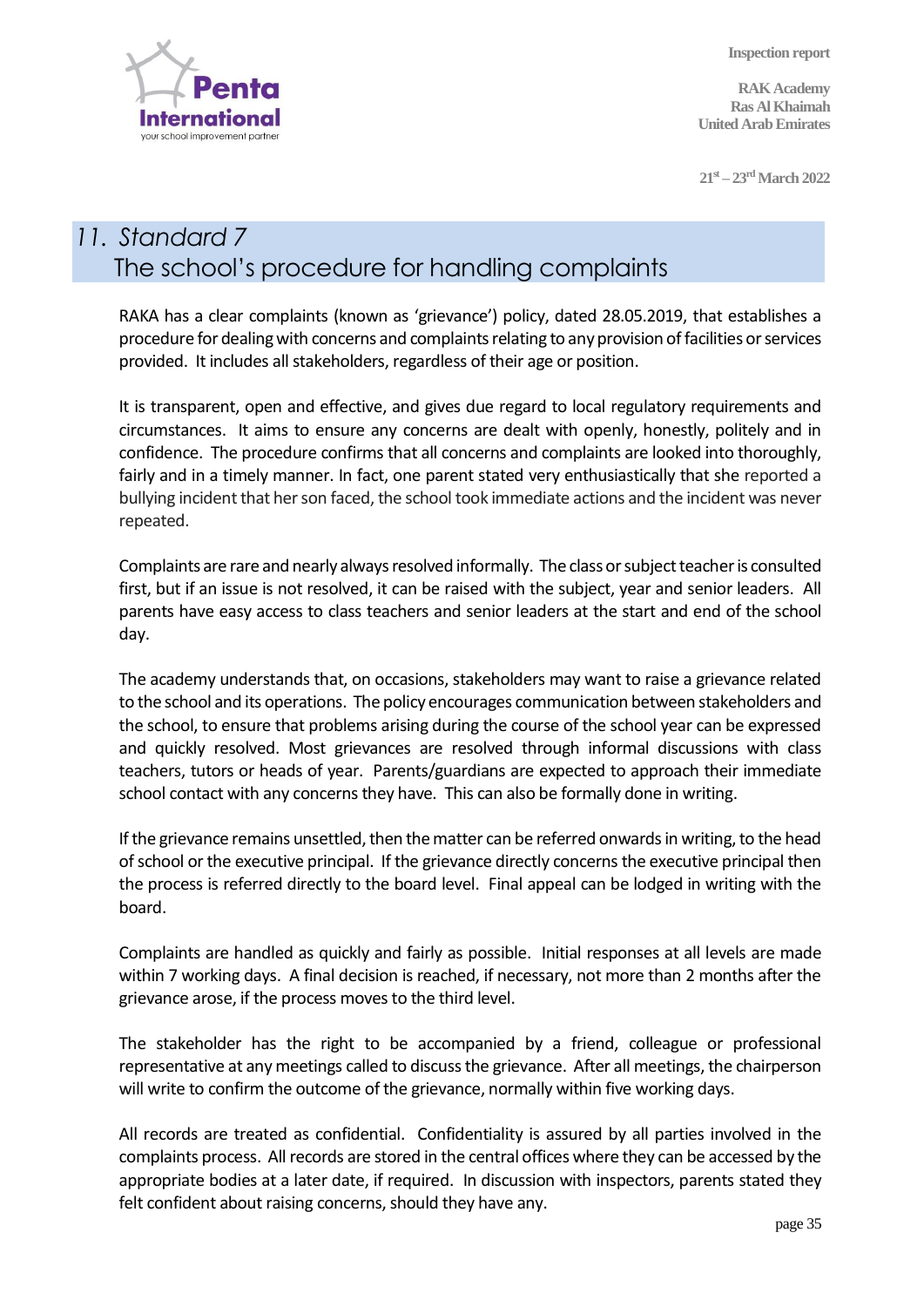**Interna** vour school improvement partn

**RAKAcademy Ras Al Khaimah United Arab Emirates**

**21 st – 23 rdMarch 2022**

## *12. Standard 8*  Leadership and management of the school

Leadership and management are good, with some excellent features. The energy, vision and direction provided by the executive principal and his team are exemplary. His hard work, along with that of the head of education, the head of inclusion, and the senior leadership team are having a significant positive effect.

The ownership of the school has not changed since the last inspection, and the vision for RAKA remains "A centre of excellence in learning at the heart of the community": this drives the school's thinking: but the board has been fully reconstituted and an almost entirely new team of leaders brought on board. The early signs are that this has been a remarkably successful strategy. The board oversee school policies as well as the strategic direction of the school: a number of major decisions taken in the last few years, which demonstrate that the board is both brave and shrewd. This means the future of the school is in good hands.

Newly appointed heads of schools are having a very significant impact already, in each different context. Supported by the RAKA SLT, the capacity for further improvement is great.

The urgent work on establishing a new identity: one academy, one group or one family of schools working collaboratively, each with its own identity, is ongoing. BSO re-inspection of all schools as one, in three years' time, is not likely to give the level of detail that the leaders would want.

#### **BSH**

The day-to-day running of the school is effective. The current leadership structures have developed a distributive leadership model resulting in a collaborative approach to the work of the school at a management level. There is a clear vision in place to further enable middle leaders to develop their roles as a pivotal part of this process. This has already been actioned and would benefit from further accelerated development. There is an intended restructuring to reduce the number in middle leadership roles is intended to further support the quality communication and impact of the shared vision.

The leadership has a very clear vision. The head of school has an excellent understanding of the school's current position and has successfully established clear systems and processes to enable future development.

The school has accurately identified the required next steps, both short and longer term, as represented in the school's SIP however the impact is not currently seen directly in teaching in the classrooms yet. Staff morale is currently low, something partly impacted by staff changes over the last and upcoming year and some large class sizes. The implementation of planned change needs careful, staged implementation to enable teaching staff to grow professionally, accumulate and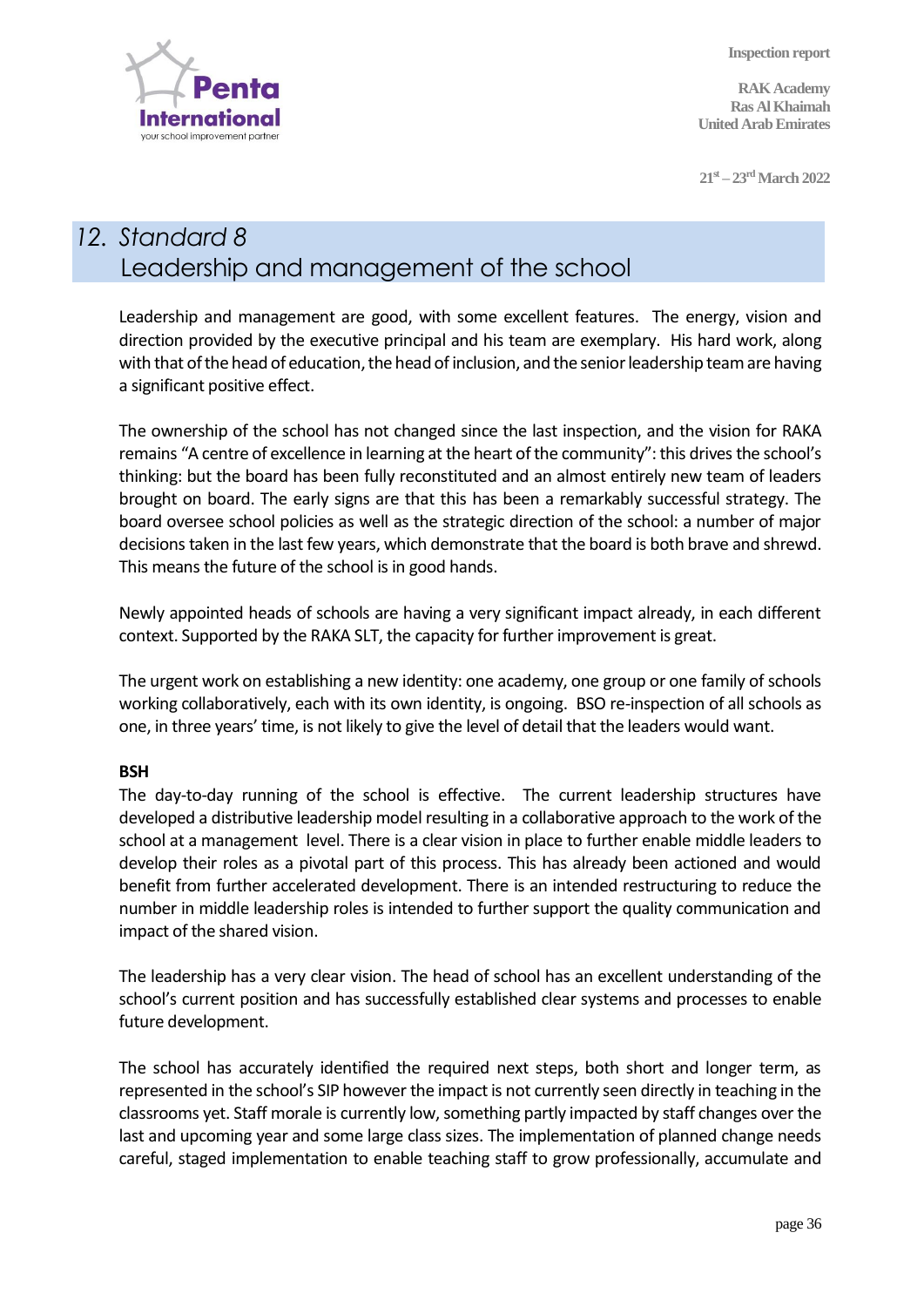

**RAKAcademy Ras Al Khaimah United Arab Emirates**

**21 st – 23 rdMarch 2022**

embed the required developments resulting in the expected raised standards. The school has great potential for growth.

Quality assurance systems are in place. The school uses the performance management program *Blue Sky* to triangulate data and this is well established. CPD is supportive of the school's developmental needs at all levels including researched-based professional reading. The introduction of Learning Ladders will further support the staff's understanding of the role of data in teaching and also enable accountability of performance. The leadership team has a very clear understanding of the school and staff's potential and is actioning decisions based upon this information.

The vision of a community school is well established and tangible. The parents recognise the impact of the current leadership team and are supportive of their intentions. They are keen to be involved to contribute to the further development of the school.

#### **BSK**

The head of school, supported by the deputy head and assistant head, have effectively identified several priority areas for the school: they are enthusiastic and driven in their determination to address these areas. They are currently supported by a middle leadership team of subject and year leader positions, however this will change for the next academic year in line with the overall academy directive to streamline middle management positions. The SLT feel well supported by the education team across the academy and meet regularly to discuss school improvement initiatives.

Data is tracked effectively and there is a variety of documentation to support this. However, there is as yet more limited evidence of the impact on this on teaching and learning. Student data is included in weekly planning, but little evidence to show direct impact on differentiation or modifications for students in the classroom. The school is rich with data but not yet impact on teaching and learning.

Communication remains a priority for senior leadership and much improvement is evident in the quality and consistency of this. The Head of School provides regular updates and invitations to engage with parents and staff feel that messages are clear and appropriate to support their roles. Existing systems, such as Class Dojo, have now been implemented consistently across the school and are effective in providing regular updates and reminders to parents.

Staff morale has improved this year, as evidenced by the academy wide staff voice survey. Staff identified the clearer lines of accountability and open door policy as two reasons behind this. The culture of the school, driven by the head of school, is one of openness, transparency and solution focussed. The school aims to celebrate successes and is self-aware of development areas.